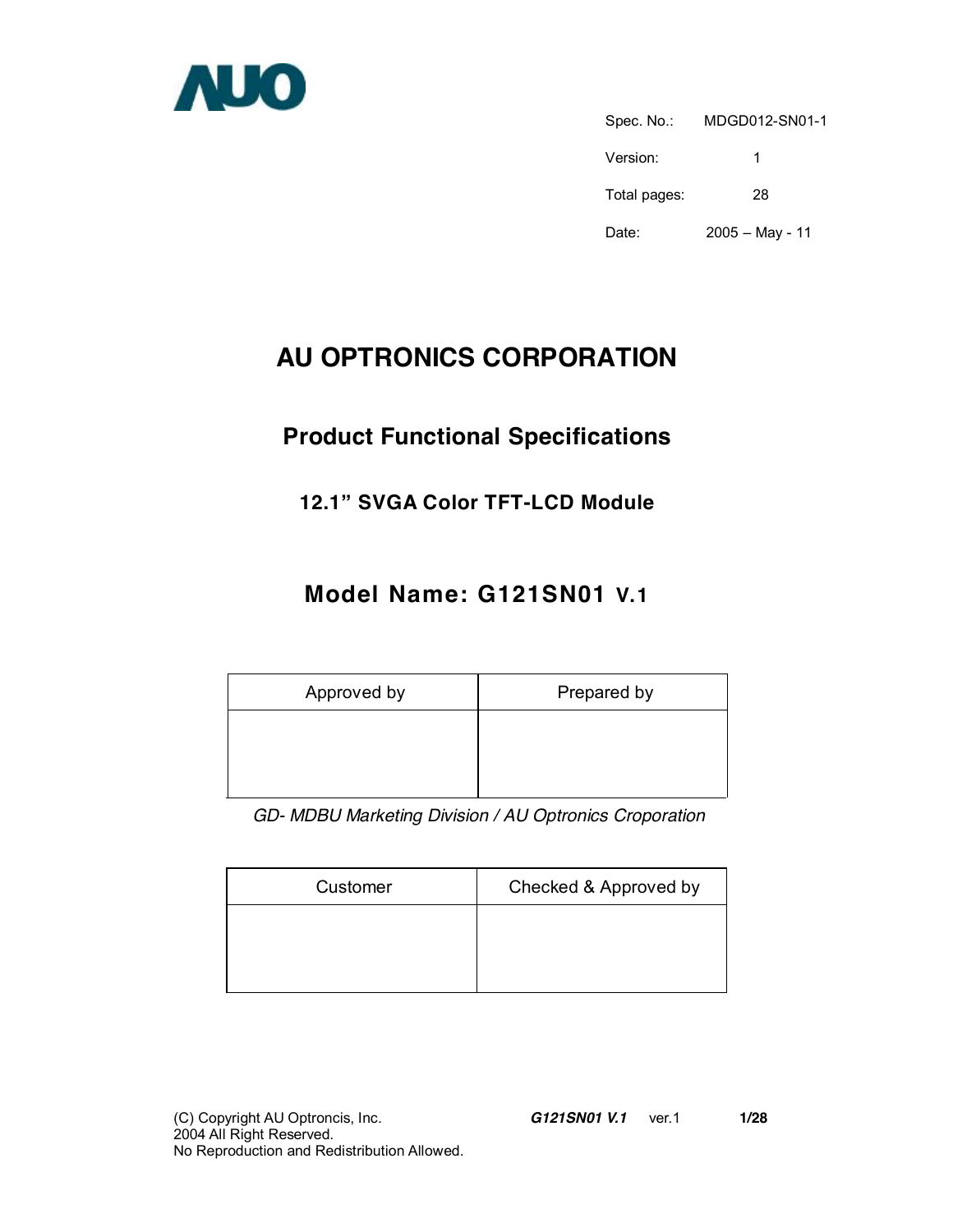

*Version: 1 Total Pages: 28 Date: 2005/05/11* 

Product Functional Specification

12.1 inch SVGA Color TFT LCD Module Model Name: G121SN01 V.1

> ( ) Preliminary Specification ( ) Final Specification

Note: This Specification is subject to change without notice.

(C) Copyright AU Optroncis, Inc.*G121SN01 V.1*ver.1 **2/28**  2004 All Right Reserved. No Reproduction and Redistribution Allowed.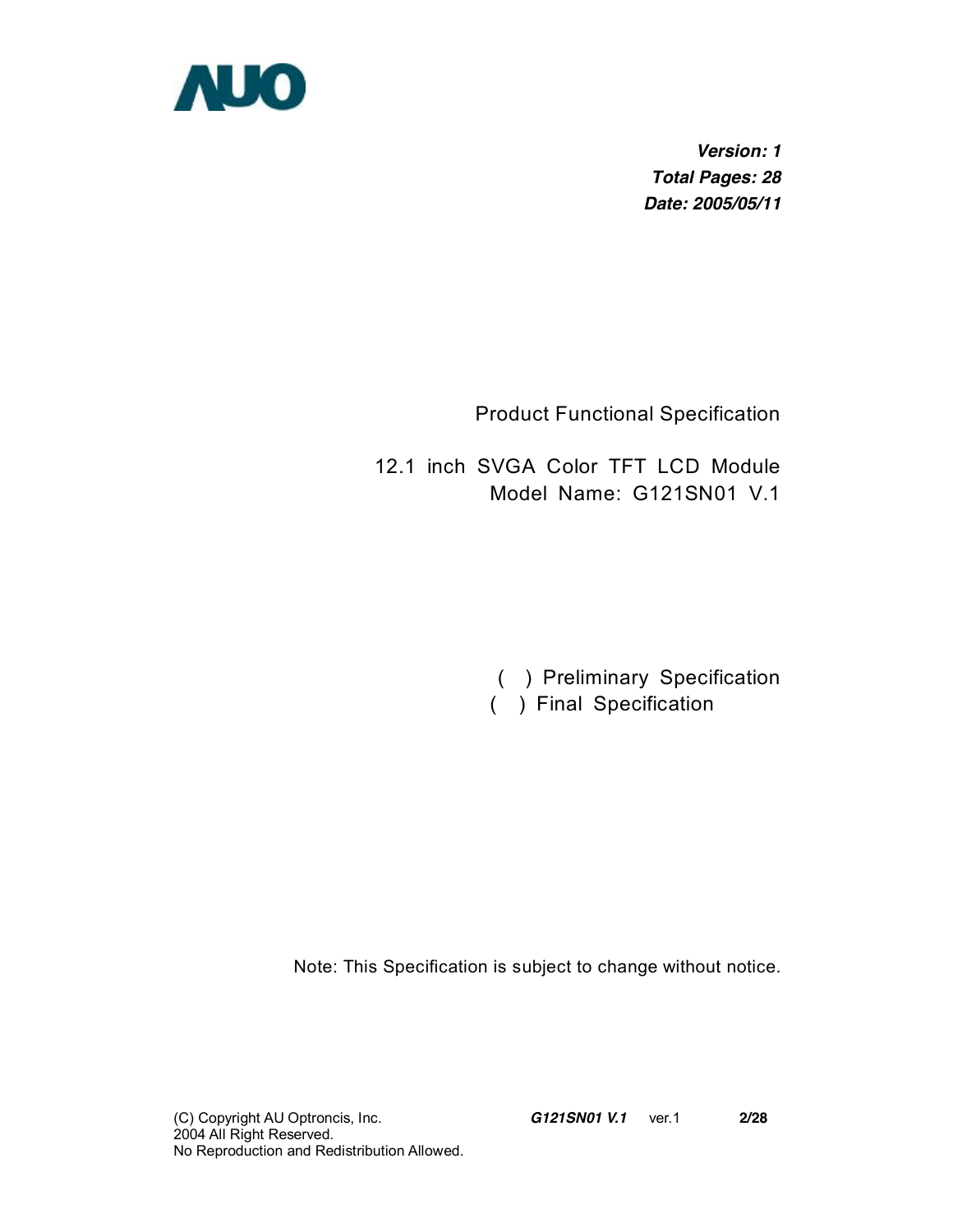

## **I. Contents**

| 1.0  |      |                                          |  |
|------|------|------------------------------------------|--|
| 2.0  |      |                                          |  |
|      | 2.1  | <b>Display Characteristics</b>           |  |
|      | 2.2  | <b>Functional Block Diagram</b>          |  |
| 3.0  |      |                                          |  |
| 4.0  |      |                                          |  |
| 5.0  |      |                                          |  |
|      | 5.1  | Connectors                               |  |
|      | 5.2  | Signal Pin                               |  |
|      | 5.3  | <b>Signal Description</b>                |  |
|      | 5.4  | <b>Signal Electrical Characteristics</b> |  |
|      | 5.5  | Signal for Lamp Connector                |  |
| 6.0  |      |                                          |  |
|      | 6.1  |                                          |  |
| 7.0  |      |                                          |  |
| 8.0  |      |                                          |  |
|      | 8.1  | <b>Timing Characteristics</b>            |  |
|      | 8.2  | <b>Timing Definition</b>                 |  |
|      | 8.3  | <b>Timing Chart</b>                      |  |
| 9.0  |      |                                          |  |
| 10.0 |      |                                          |  |
| 11.0 |      |                                          |  |
|      | 11.1 | <b>Reliability Test Conditions</b>       |  |
|      | 11.2 | Safety                                   |  |
|      | 11.3 | Green                                    |  |
| 12.0 |      |                                          |  |
|      |      |                                          |  |
| 13.0 |      |                                          |  |
|      | 13.1 | LCM Outline dimension (Front View)       |  |
|      | 13.2 | LCM Outline Dimension (Rear View)        |  |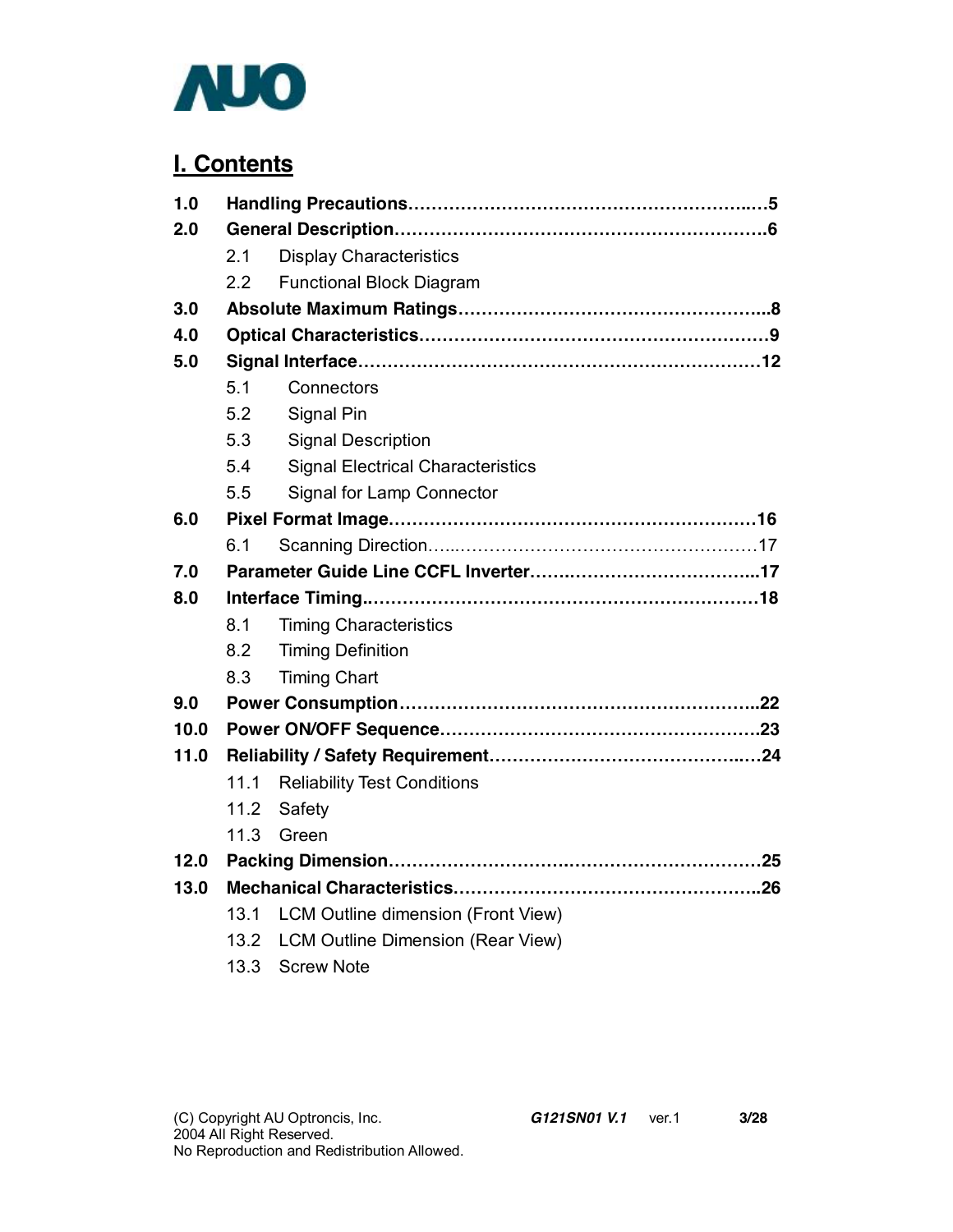

# **II. Record of Revision**

| <b>Version and Date</b> | Page | <b>Old Description</b>          | <b>New Description</b>       | <b>Remark</b> |
|-------------------------|------|---------------------------------|------------------------------|---------------|
| 0.2004/11/01            | All  | First Draft                     | All                          |               |
| 1.2005/05/11            | 6    | Brightness: 180/140             | 200/160                      |               |
|                         | 6    | Contrast ratio: 350:1           | 500:1                        |               |
|                         | 8    | Vs: 690/890                     | Vs: 970/1270                 |               |
|                         | 9    | Contrast ration, Viewing Angle, | Updated                      |               |
|                         |      | CIE, Brightness                 |                              |               |
|                         | 12   | Signal Connector                | Add mating connector type    |               |
|                         | 15   | Clock frequency: 20/85          | Clock frequency: 30/50       |               |
|                         | 17   |                                 | Add 6.1: Scanning Direction  |               |
|                         | 17   |                                 | Modify ICFL, FCFL, Vs, VCFL, |               |
|                         |      |                                 | PCFL, Lamp life              |               |
|                         | 22   |                                 | <b>Add PCFL</b>              |               |
|                         | 24   |                                 | Modify high temperature &    |               |
|                         |      |                                 | high humidity operation      |               |
|                         |      |                                 | condition                    |               |
|                         | 24   |                                 | Modify Thermal shock         |               |
|                         |      |                                 | condition                    |               |
|                         | 25   |                                 | Add packing dimension        |               |
|                         | 28   |                                 | Add screw note               |               |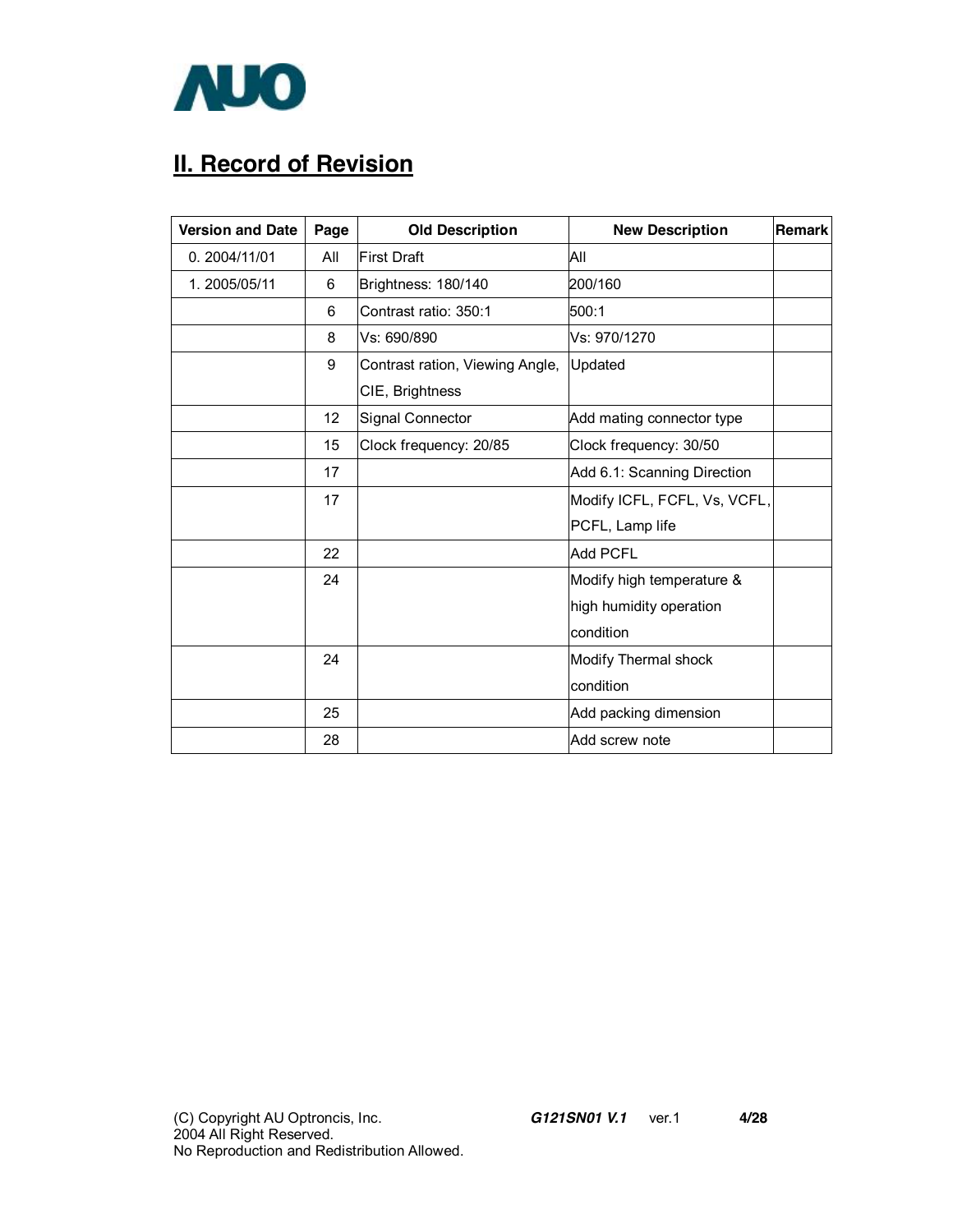

## **1.0 Handing Precautions**

- 1) Since front polarizer is easily damaged, pay attention not to scratch it.
- 2) Be sure to turn off power supply when inserting or disconnection from input connector.
- 3) Wipe off water drop immediately. Long contact with water may cause discoloration or spots.
- 4) When the panel surface is soiled, wipe it with absorbent cotton or other soft cloth.
- 5) Since the panel is made of glass, it may break or crack if dropped or bumped on hard surface.
- 6) Since CMOS LSI is used in this module, take care of static electricity and insure human earth when handling.
- 7) Do not open nor modify the module Assembly.
- 8) Do not press the reflector sheet at the back of the module to any directions.
- 9) In case if a module has to be put back into the packing container slot after once it was taken out from the container, do not press the center of the CCFL Reflector edge. Instead, press at the far ends of the CFL Reflector edge softly. Otherwise the TFT module may be damaged.
- 10) At the insertion or removal of the Signal Interface Connector, be sure not to rotate nor tilt the interface Connector of the TFT module.
- 11) After installation of the TFT module into an enclosure, do not twist nor bend the TFT module even momentary. At designing the enclosure, it should be taken into consideration that no bending/twisting forces are applied to the TFT module from outside. Otherwise the TFT module may be damaged.
- 12) Cold cathode fluorescent lamp in LCD contains a small amount of mercury. Please follow local ordinances or regulations for disposal.
- 13) Small amount of materials having no flammability grade is used in the LCD module should be supplied by power complied with requirements of Limited Power Source, or be applied exemption.
- 14) The LCD module is designed so that the CCFL in it is supplied by Limited Current Circuit. Do not connect the CFL in Hazardous Voltage Circuit.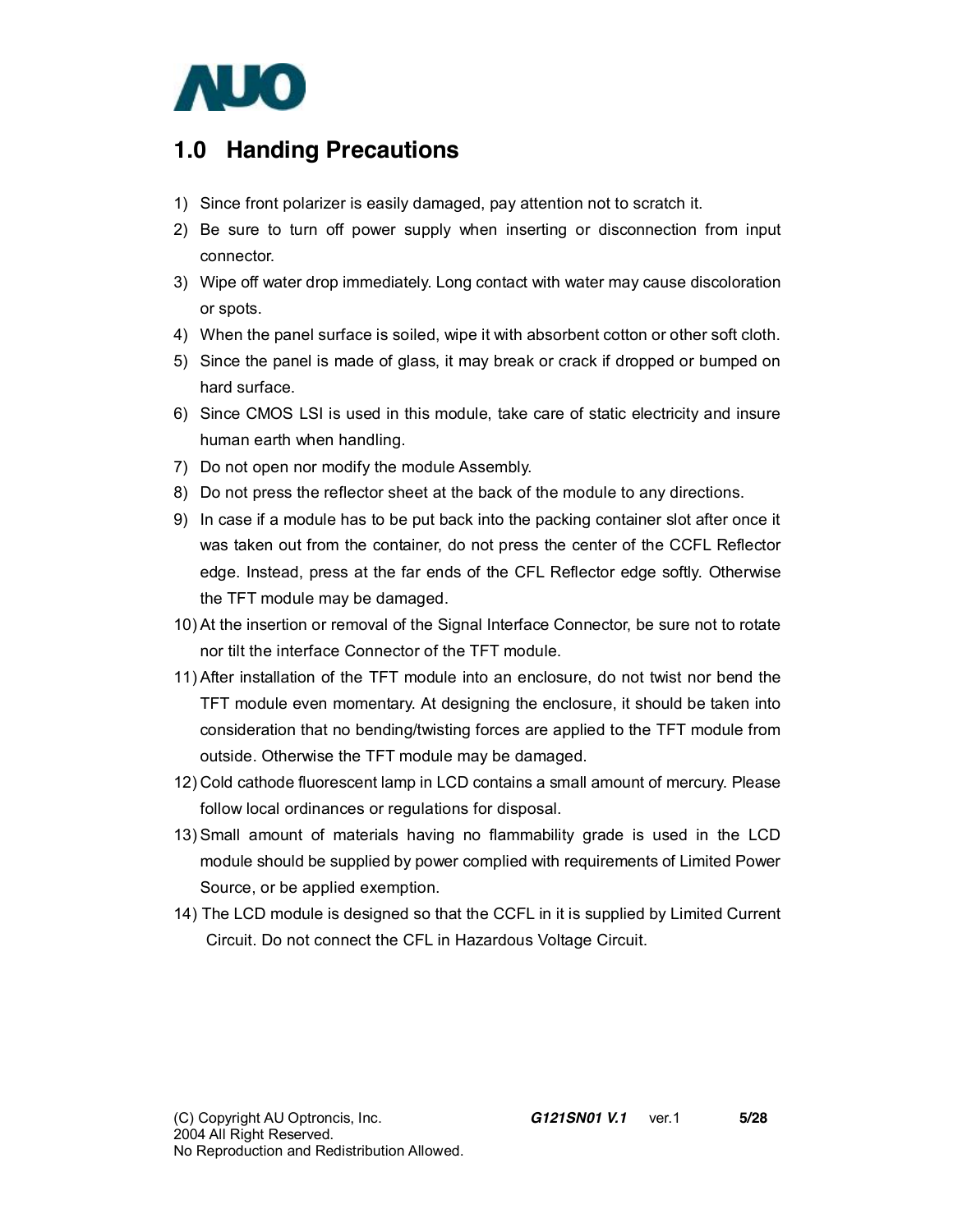

## **2.0 General Description**

This specification applies to the 12.1 inch Color TFT LCD Module G121SN01 V.1. This module is designed for display units of Industrial Applications.

The screen format is intended to support the SVGA (800(H) x 600(V)) screen and 262k colors (RGB 6-bits data driver).

All input signals are LVDS interface compatible.

The module does not contain an inverter card for backlight.

### 2.1 Display Characteristics

The following items are characteristics summary on the table under 25℃ condition:

| <b>Items</b>                        | Unit                     | <b>Specifications</b>                 |
|-------------------------------------|--------------------------|---------------------------------------|
| Screen Diagonal                     | [mm]                     | 310(12.1")                            |
| <b>Active Area</b>                  | [mm]                     | 246.0(H) x 184.5(V)                   |
| Pixel H x V                         |                          | 800(x3) x 600                         |
| <b>Pixel Pitch</b>                  | [mm]                     | $0.3075(H) \times 0.3075(V)$          |
| Pixel Arrangement                   |                          | R.G.B. Vertical Stripe                |
| Display Mode                        |                          | Normally White                        |
| Typical White Luminance (ICFL=6 mA) | $\text{[cd/m}^2\text{]}$ | 200 Typ. (center)                     |
| <b>Contrast Ratio</b>               |                          | $500:1$ Typ.                          |
| <b>Optical Rise Time/Fall Time</b>  | [msec]                   | 10/25 Typ.                            |
| Nominal Input Voltage VDD           | [Volt]                   | +3.3 Typ.                             |
| <b>Typical Power Consumption</b>    | [Watt]                   | 7.8 Typ                               |
| (VDD line + VCFL line)              |                          |                                       |
| Weight                              | [Grams]                  | 640 ±10                               |
| <b>Physical Size</b>                | [mm]                     | 279.0(W) x 209.0(H) x 11(D)           |
| <b>Electrical Interface</b>         |                          | <b>LVDS</b>                           |
| Support Color                       |                          | Native 262K colors (RGB 6-bit driver) |
| Temperature Range                   |                          |                                       |
| Operating                           | [°C]                     | $-10$ to $+65$                        |
| Storage(Shipping)                   | [°C]                     | $-30$ to $+70$                        |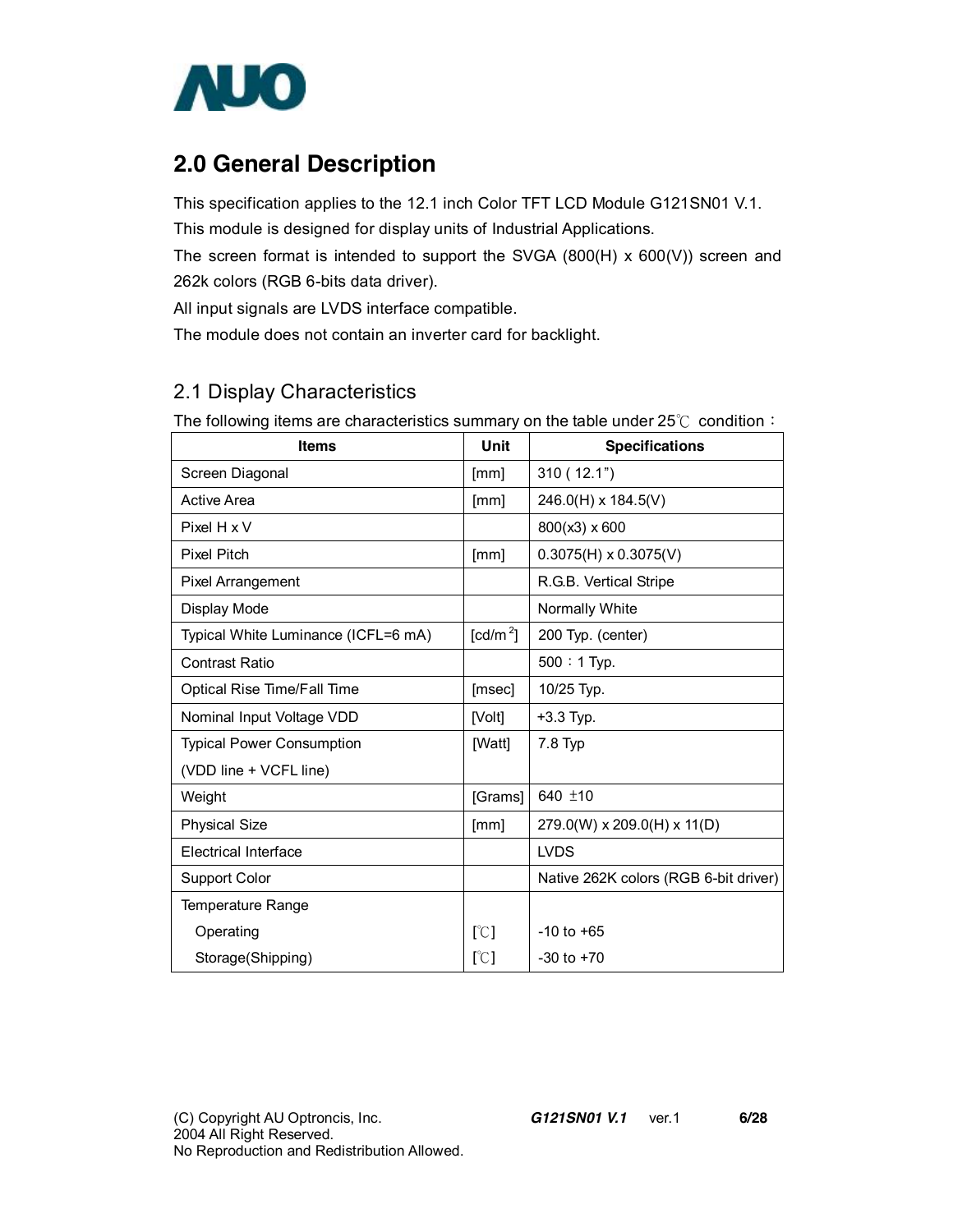

## 2.2 Functional Block Diagram

The following diagram shows the functional block of the 12.1 inch Color TFT LCD Module:

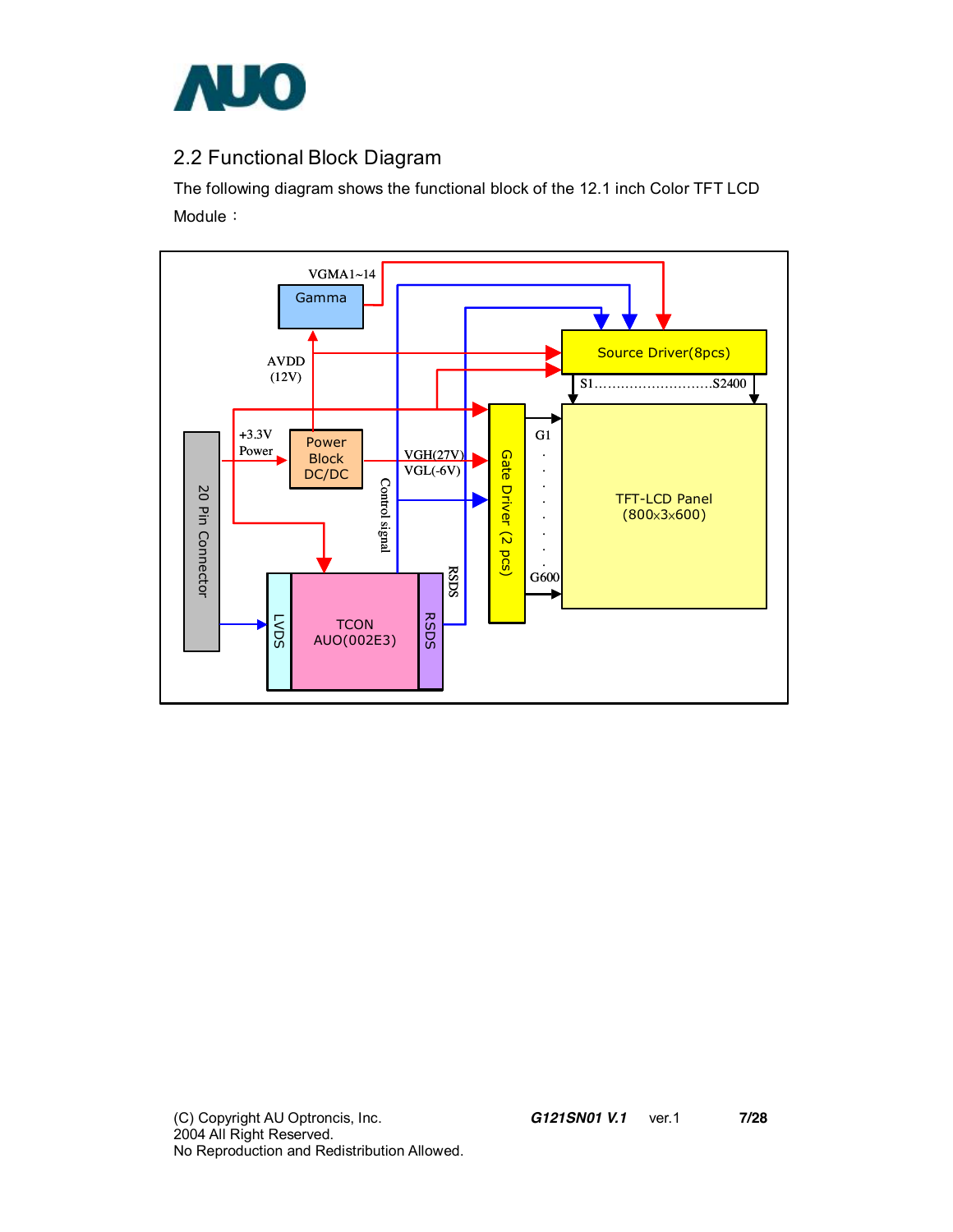

# **3.0 Absolute Maximum Ratings**

| <b>Item</b>                  | <b>Symbol</b> | Min    | Max       | Unit                      | <b>Conditions</b> |
|------------------------------|---------------|--------|-----------|---------------------------|-------------------|
| Logic/LCD Drive Voltage      | VDD           | $-0.3$ | $+4.0$    | [Volt]                    |                   |
| Input Voltage of Signal      | Vin           | $-0.3$ | $VDD+0.3$ | [Volt]                    |                   |
| <b>CCFL Current</b>          | <b>ICFL</b>   | 4      | 7         | $[mA]$ rms                |                   |
| <b>CCFL Ignition Voltage</b> | Vs            |        | 970       | Vrms                      | $25^{\circ}$ C    |
|                              |               |        | 1270      |                           | $0^{\circ}$ C     |
| Operating Temperature        | <b>TOP</b>    | $-10$  | $+65$     | [°C]                      | Note1             |
| <b>Operating Humidity</b>    | <b>HOP</b>    | 8      | 95        | [%RH]                     | Note <sub>1</sub> |
| Storage Temperature          | TST           | $-30$  | $+70$     | $\lceil \text{°C} \rceil$ | Note <sub>1</sub> |
| <b>Storage Humidity</b>      | <b>HST</b>    | 5      | 95        | [%RH]                     | Note <sub>1</sub> |

Absolute maximum ratings of the module is as follows:

**Note1**: Maximum Wet-Bulb should be 39 ℃ and no condensation.

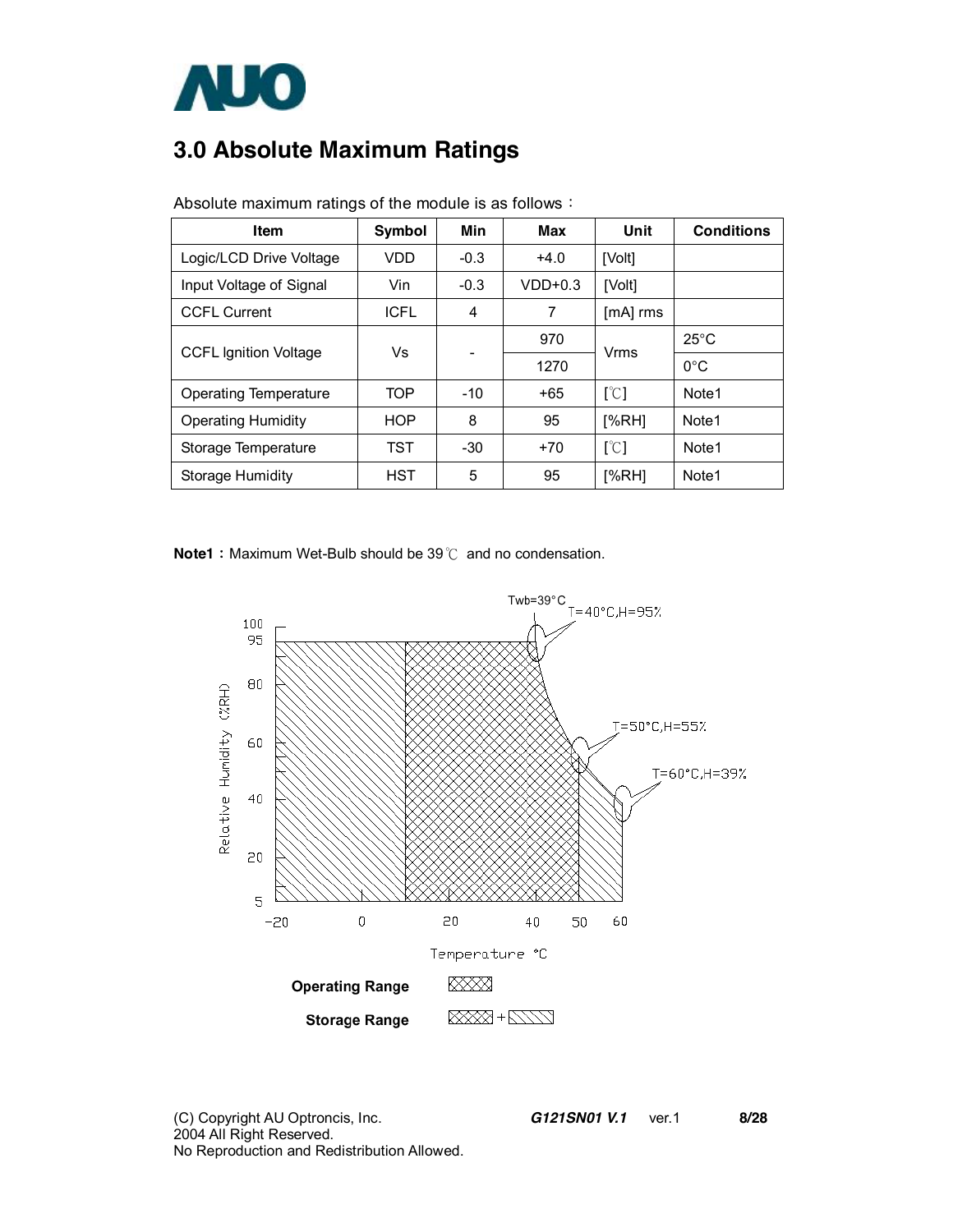

# **4.0 Optical Characteristics**

The optical characteristics are measured under stable conditions as follows under 25℃ condition:

| <b>Item</b>             | Unit                 | <b>Conditions</b>                  | Min.  | Typ.  | Max.  |
|-------------------------|----------------------|------------------------------------|-------|-------|-------|
| <b>Viewing Angle</b>    | [degree]             | Horizontal (Right)                 | 60    | 70    |       |
|                         | [degree]             | $K = 10$<br>(Left)                 | 60    | 70    |       |
| K: Contrast ratio       | [degree]             | Vertical<br>(Upper)                | 55    | 60    |       |
|                         | [degree]             | $K = 10$<br>(Lower)                | 45    | 50    |       |
| <b>White Uniformity</b> |                      | 13 Points                          |       |       | 1.6   |
| Contrast ratio          |                      | $\theta = 0^{\circ}$               | 400   | 500   |       |
| Response Time           | [msec]               | Rising                             |       | 10    | 20    |
| (Room Temp)             | [msec]               | Falling                            |       | 25    | 30    |
| Color                   |                      | Red<br>X                           | 0.585 | 0.615 | 0.645 |
| Chromaticity            |                      | Red<br>y                           | 0.305 | 0.335 | 0.365 |
| Coordinates(CIE)        |                      | Green<br>$\boldsymbol{\mathsf{x}}$ | 0.275 | 0.305 | 0.335 |
|                         |                      | Green<br>y                         | 0.550 | 0.580 | 0.610 |
|                         |                      | <b>Blue</b><br>X                   | 0.115 | 0.145 | 0.175 |
|                         |                      | <b>Blue</b><br>v                   | 0.080 | 0.110 | 0.140 |
|                         |                      | White<br>X                         | 0.283 | 0.313 | 0.343 |
|                         |                      | White<br>y                         | 0.299 | 0.329 | 0.359 |
| White Luminance         | [cd/m <sup>2</sup> ] | $\theta = 0^{\circ}$               | 160   | 200   |       |
| (ICFL 6mA)              |                      |                                    |       |       |       |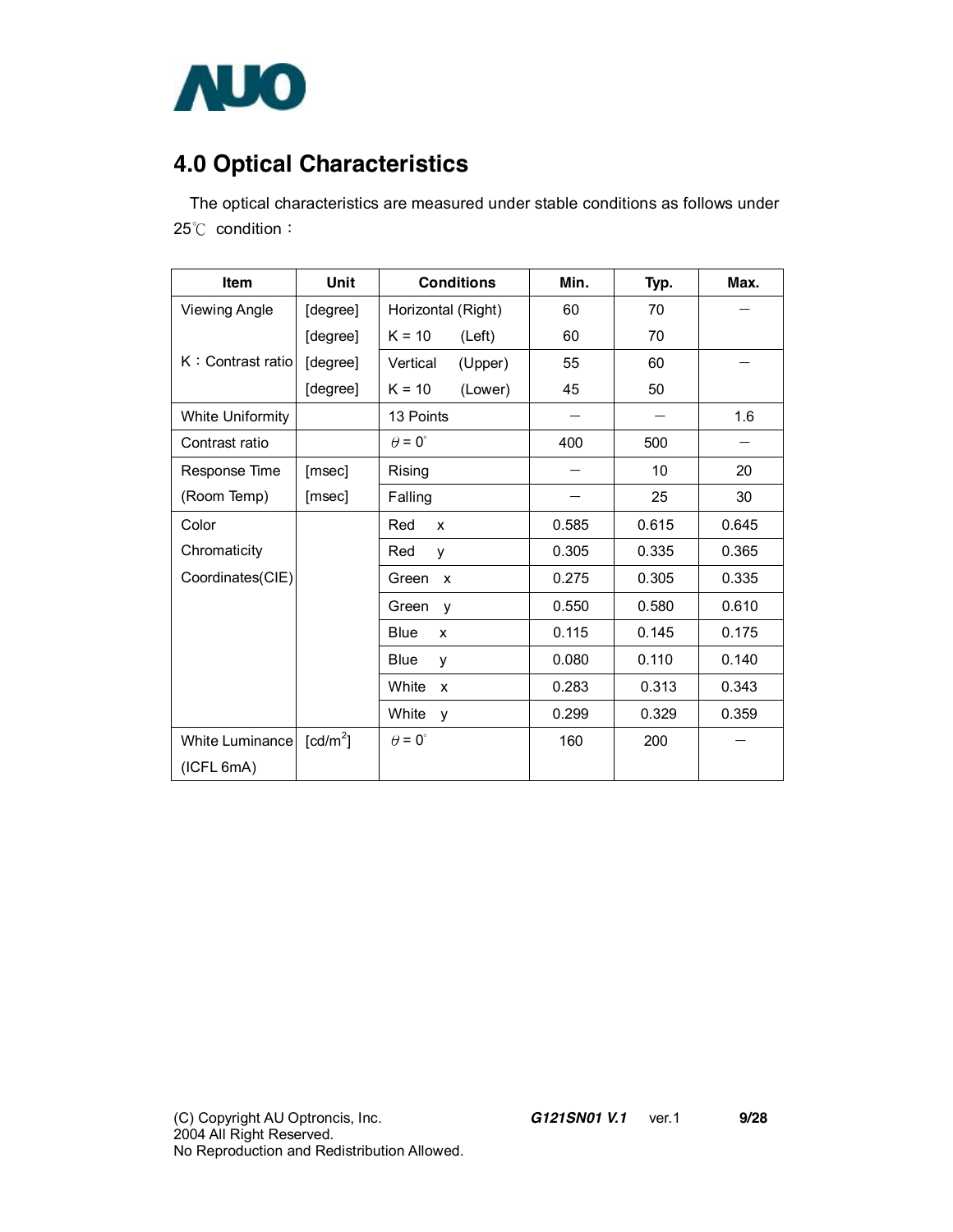

### **Note 1: Definition of white uniformity:**

White uniformity is calculated with the following formula. Luminance are measured at the following thirteen points (1~13).



#### **Note 2: Measurement method**

The LCD module should be stabilized at given temperature for 30 minutes to avoid abrupt temperature change during measuring. In order to stabilize the luminance, the measurement should be executed after lighting Backlight for 30 minutes in a stable, windless and dark room.



2004 All Right Reserved. No Reproduction and Redistribution Allowed.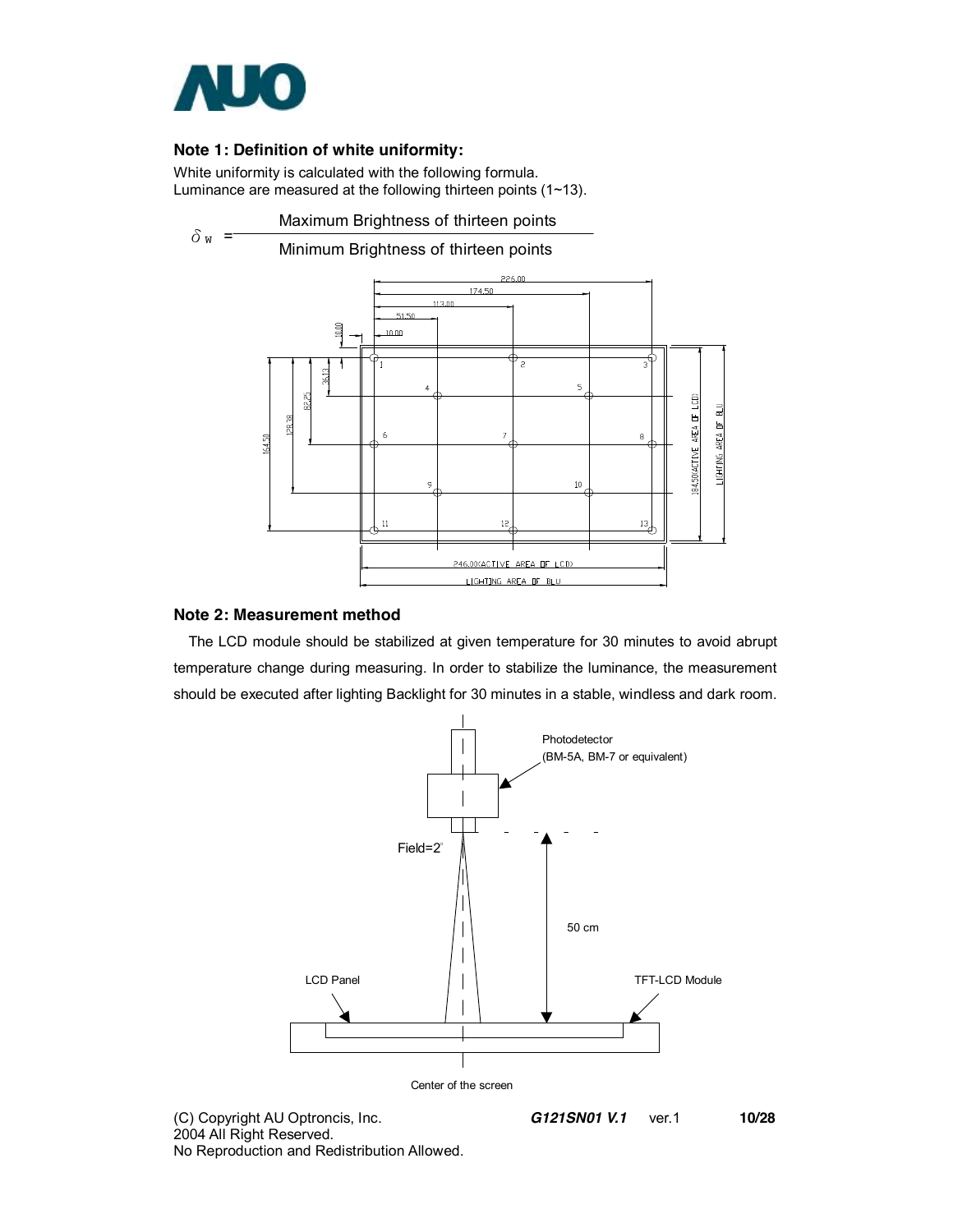

#### **Note 3: Definition of response time**

The output signals of BM-7 or equivalent are measured when the input signals are changed from "Black" to "White" (rising time) and from "White" to "Black" (falling time), respectively. The response time interval between the 10% and 90% of amplitudes. Refer to figure as below.



#### **Note 4: Definition of contrast ration**

Contrast ratio is calculated with the following formula.

Contrast ratio (CR)= Brightness on the "White" state Brightness on the "Black" state

#### **Note 5: Definition of viewing angle**

Viewing angle is the measurement of contrast ratio  $\geq$  10, at the screen center, over a 180° horizontal and 180° vertical range (off-normal viewing angles). The 180 ° viewing angle range is broken down as follows; 90° ( $\theta$ ) horizontal left and right and 90° ( $\Phi$ ) vertical, high (up) and low (down). The measurement direction is typically perpendicular to the display surface with the screen rotated about its center to develop the desired measurement viewing angle.



(C) Copyright AU Optroncis, Inc.*G121SN01 V.1*ver.1 **11/28**  2004 All Right Reserved. No Reproduction and Redistribution Allowed.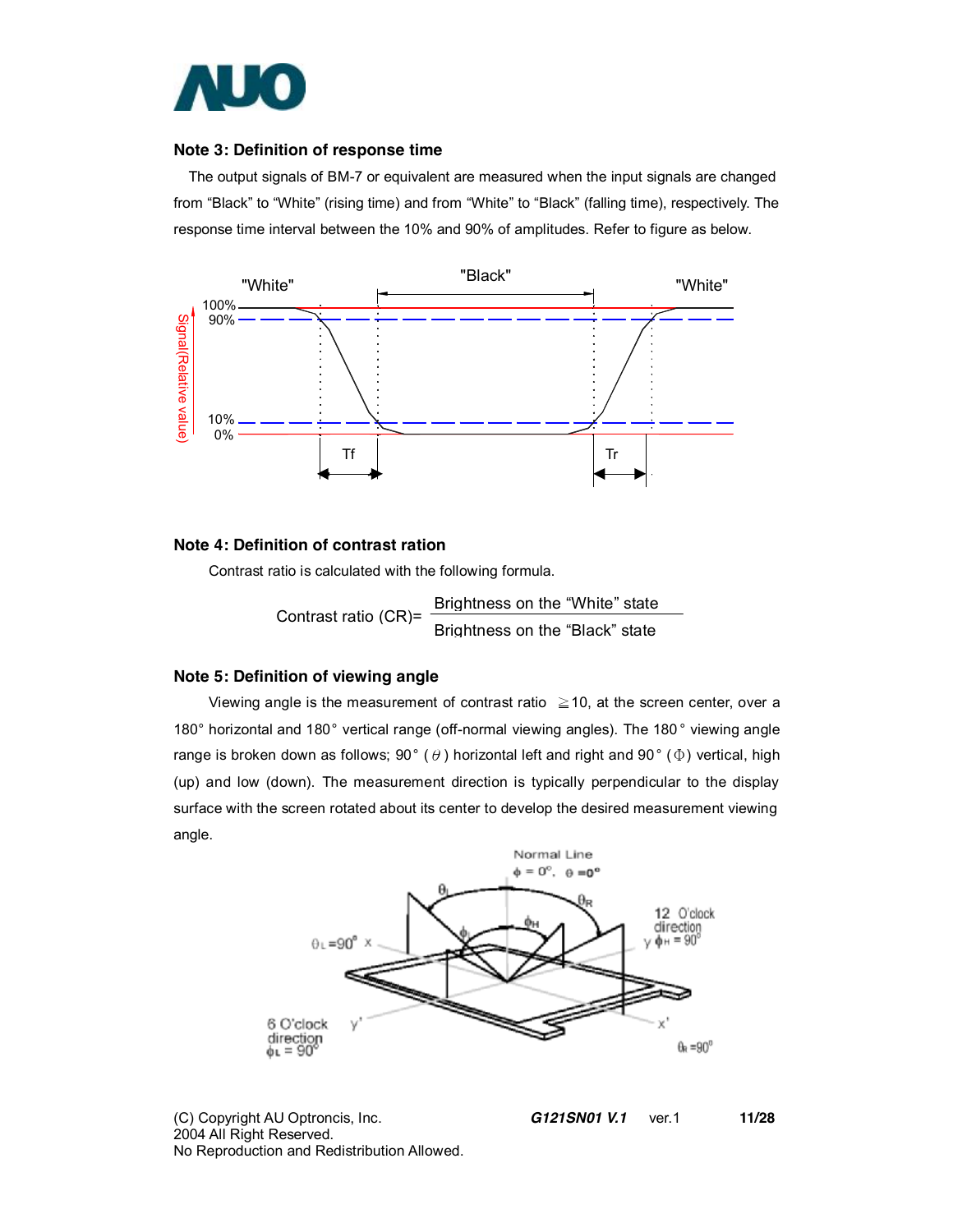

# **5.0 Signal Interface**

### 5.1 Connectors

Physical interface is described as for the connector on module.

These connectors are capable of accommodating the following signals and will be following components.

| Connector Name / Designation   | For Signal Connector  |
|--------------------------------|-----------------------|
| Manufacturer                   | JAF.                  |
| Type / Part Number             | FI-S20S or compatible |
| Mating Connector / Part Number | FI-SEB20P-HF13E       |

| Connector Name / Designation   | For Lamp Connector           |
|--------------------------------|------------------------------|
| Manufacturer                   | JST                          |
| Type / Part Number             | JST BHR-03VS-1 or compatible |
| Mating Connector / Part Number | JST SM03(4.0)B-BHS-1-TB      |

## 5.2 Signal Pin

| Pin No.    | Signal Name         | Pin No.           | Signal Name       |
|------------|---------------------|-------------------|-------------------|
| 1          | <b>VDD</b>          | 2                 | <b>VDD</b>        |
| 3          | <b>GND</b>          | 4                 | <b>GND</b>        |
| 5          | RxIN <sub>0</sub> - | 6                 | RxIN0+            |
| 7          | <b>GND</b>          | 8                 | RxIN <sub>1</sub> |
| 9          | $RxIN1+$            | 10                | <b>GND</b>        |
| 11         | RxIN2-              | $12 \overline{ }$ | $RxIN2+$          |
| 13         | <b>GND</b>          | 14                | CKIN-             |
| 15         | CKIN+               | 16                | <b>GND</b>        |
| 17         | NC/GND              | 18                | NC/GND            |
| 19 (Note1) | NC/GND              | 20                | NC/GND            |

**Note1**: Refer 6.1 section for scanning direction.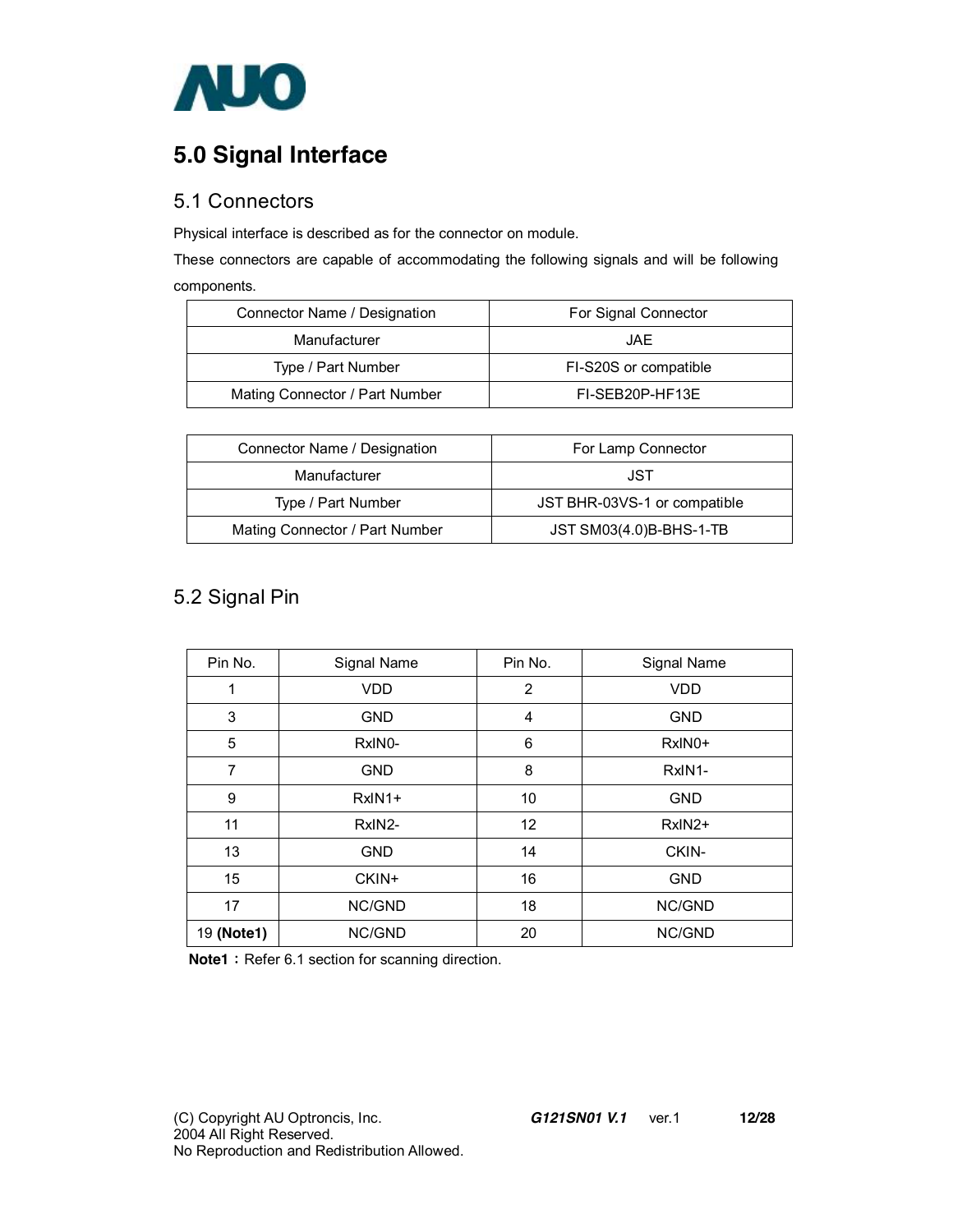

### 5.3 Signal Description

The module using a LVDS receiver. LVDS is a differential signal technology for LCD interface and high speed data transfer device. Transmitter shall be SN75LVDS84 (negative edge sampling) or compatible.

**Note**: Input signals shall be low or Hi-Z state when VDD is off.

| <b>Signal Name</b> | <b>Description</b>                                           |
|--------------------|--------------------------------------------------------------|
| RxINO-, RxINO+     | LVDS differential data input (Red0-Red5, Green0)             |
| RxIN1-, RxIN1+     | LVDS differential data input (Green1-Green5, Blue0-Blue1)    |
| RxIN2-, RxIN2+     | LVDS differential data input (Blue2-Blue5, Hsync, Vsync, DE) |
| CKIN-, CKIN+       | LVDS differential clock input                                |
| VDD.               | +3.3V Power Supply                                           |
| GND                | Ground                                                       |
| <b>NC</b>          | No Connection                                                |

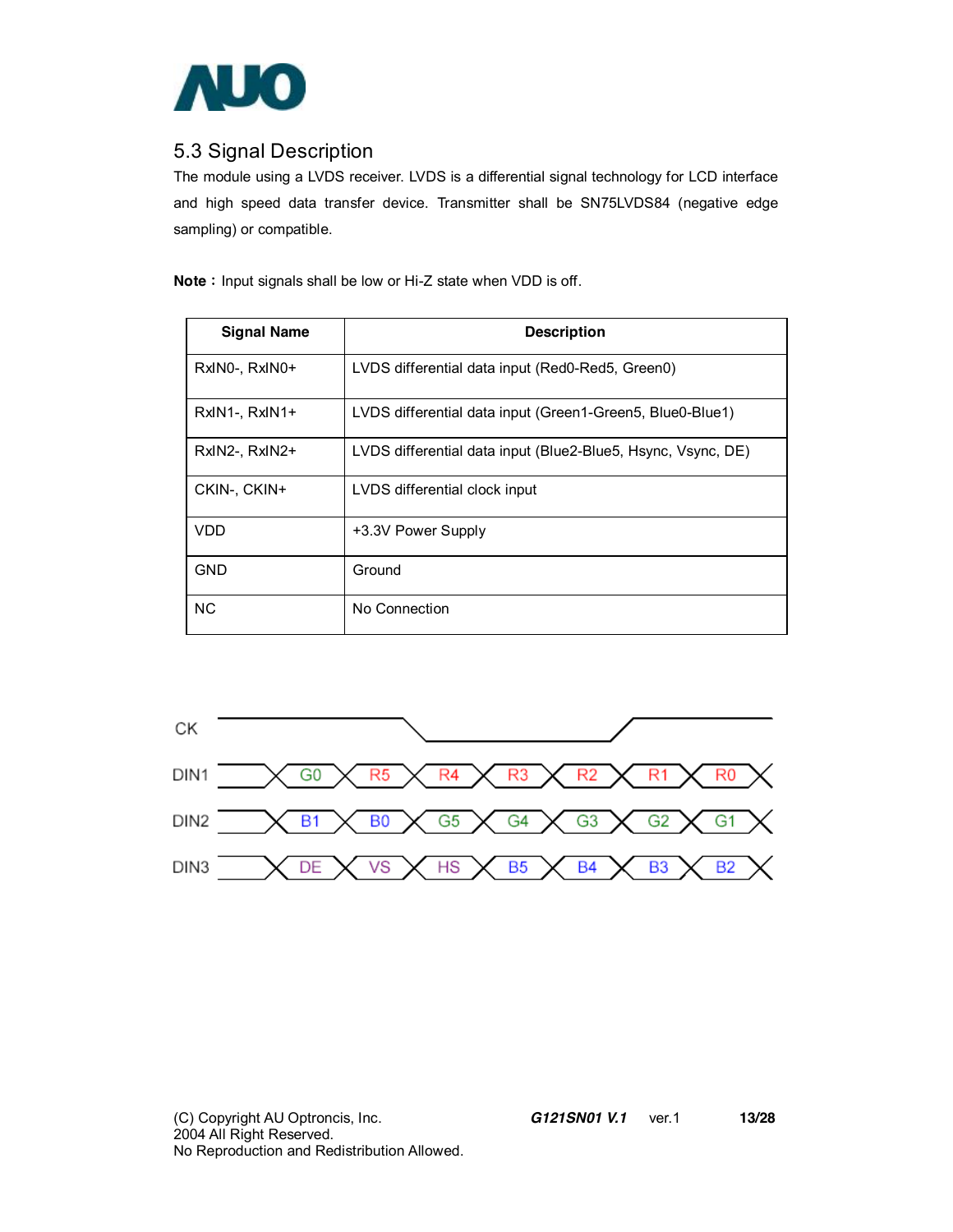

| <b>Signal Name</b> | <b>Description</b>     |                                                        |
|--------------------|------------------------|--------------------------------------------------------|
| +RED5              | Red Data 5 (MSB)       | Red-pixel Data                                         |
| +RED4              | Red Data 4             | Each red pixel's brightness data consists of these     |
| +RED3              | Red Data 3             | 6 bits pixel data.                                     |
| +RED2              | Red Data 2             |                                                        |
| +RED1              | Red Data 1             |                                                        |
| +RED0              | Red Data 0 (LSB)       |                                                        |
|                    | Red-pixel Data         |                                                        |
| +GREEN5            | Green Data 5 (MSB)     | Green-pixel Data                                       |
| +GREEN4            | Green Data 4           | Each green pixel's brightness data consists of these   |
| +GREEN3            | Green Data 3           | 6 bits pixel data.                                     |
| +GREEN2            | Green Data 2           |                                                        |
| +GREEN1            | Green Data 1           |                                                        |
| +GREEN0            | Green Data 0 (LSB)     |                                                        |
|                    | Green-pixel Data       |                                                        |
| +BLUE5             | Blue Data 5 (MSB)      | <b>Blue-pixel Data</b>                                 |
| +BLUE4             | Blue Data 4            | Each blue pixel's brightness data consists of these    |
| +BLUE3             | Blue Data 3            | 6 bits pixel data.                                     |
| +BLUE2             | Blue Data 2            |                                                        |
| +BLUE1             | Blue Data 1            |                                                        |
| +BLUE0             | Blue Data 0 (LSB)      |                                                        |
|                    | <b>Blue-pixel Data</b> |                                                        |
| <b>CLK</b>         | Data Clock             | The typical frequency is 40MHz. The signal is          |
|                    |                        | used to strobe the pixel data and DE signals.          |
|                    |                        | All pixel data shall be valid at the falling edge when |
|                    |                        | the DE signal is high.                                 |
| DE                 | Display Timing         | This signal is strobed at the falling edge of CLK.     |
|                    |                        | When the signal is high, the pixel data shall be valid |
|                    |                        | to be displayed.                                       |
| <b>VSYNC</b>       | Vertical Sync          | The signal is synchronized to CLK.                     |
| <b>HSYNC</b>       | Horizontal Sync        | The signal is synchronized to CLK.                     |

**Note**: Output signals from any system shall be low or Hi-Z state when VDD is off.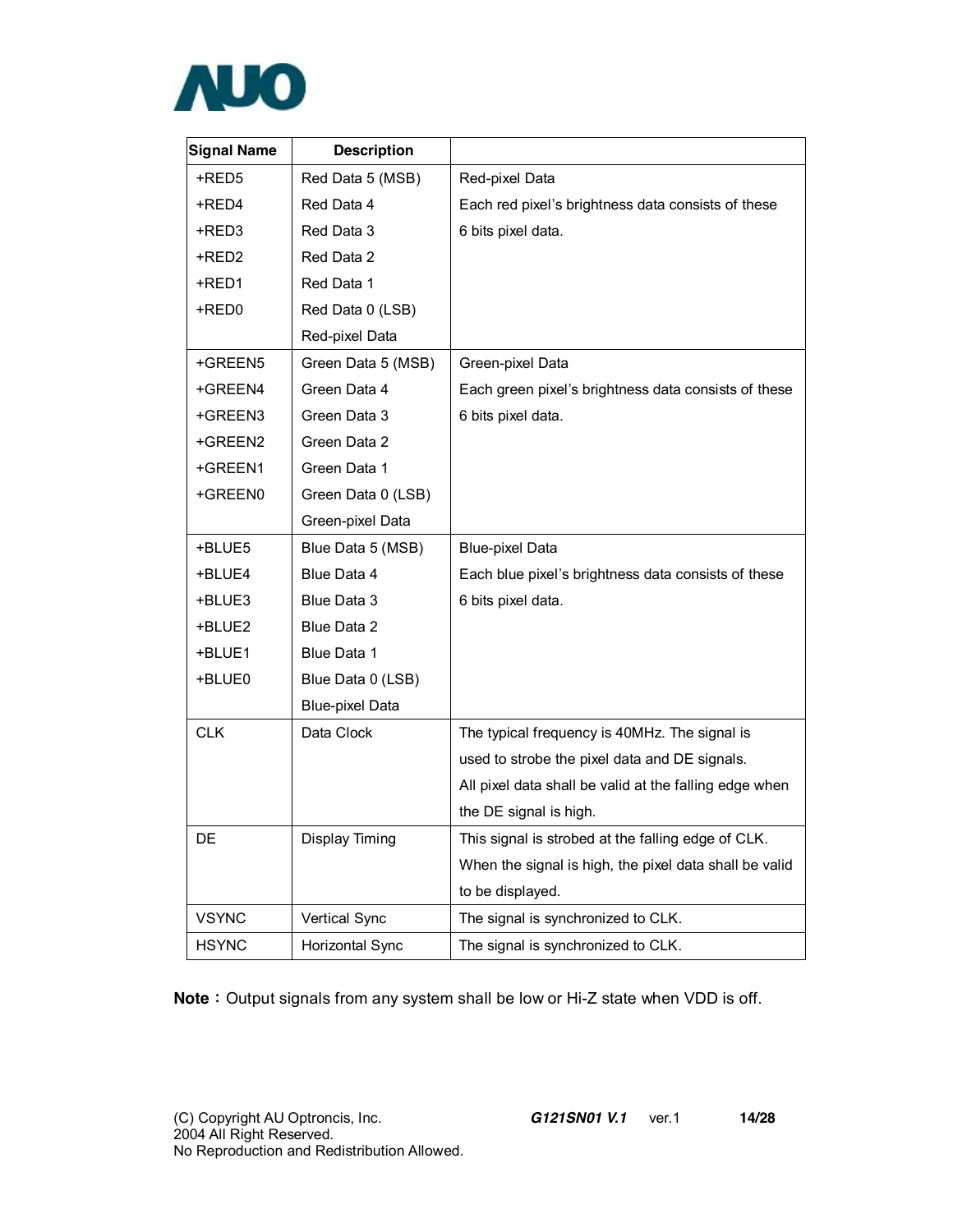

## 5.4 Signal Electrical Characteristics

Input signals shall be low or Hi-Z state when VDD is off.

| Item                             | Symbol       | Min.   | Typ. | Max.  | Unit |
|----------------------------------|--------------|--------|------|-------|------|
| The differential level           | VID.         | 0.25   | 0.35 | 0.45  | V    |
| The common mode input<br>voltage | VIC          | 1.125  | 1.25 | 1.375 | V    |
| The input setup time             | tsu          | $-0.6$ |      | 0.6   | ns   |
| The input hold time              | thd          | 11.74  |      | 50    | ns   |
| High-level input voltage         | <b>VIAP</b>  | 2.0    |      |       | V    |
| Low-level input voltage          | <b>V</b> IAM |        |      | 0.8   | V    |
| Clock frequency                  | <b>CLK</b>   | 30     |      | 50    | MHz  |

Signal electrical characteristics are as follows:





(C) Copyright AU Optroncis, Inc.*G121SN01 V.1*ver.1 **15/28**  2004 All Right Reserved. No Reproduction and Redistribution Allowed.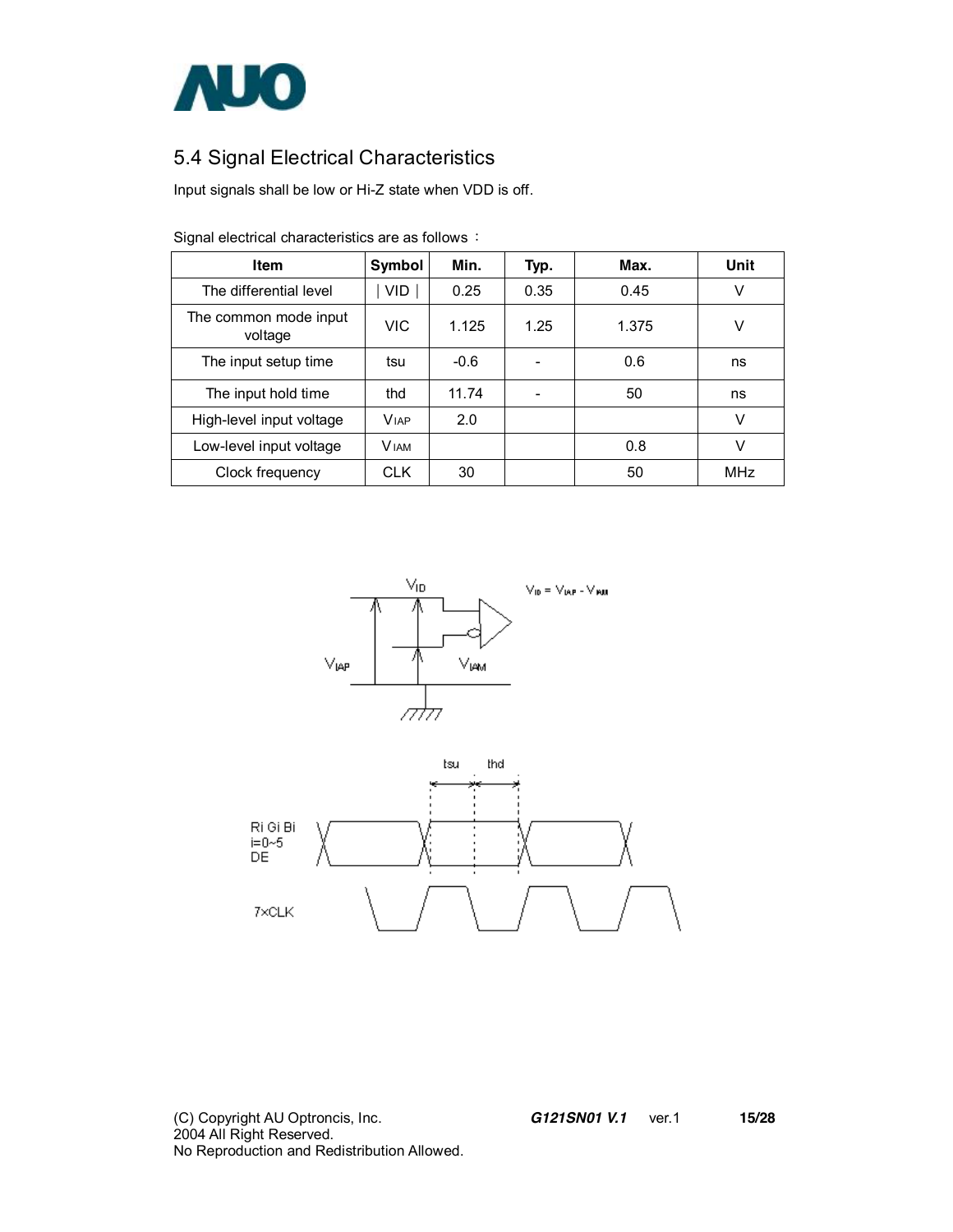

### 5.5 Signal for Lamp connector

**Note:** CN2 connector (backlight): JST BHR-03VS-1

Mating connector: JST SM03(4.0)B-BHS-1-TB

| Pin no. | Symbol    | <b>Function</b>          | Remark             |
|---------|-----------|--------------------------|--------------------|
|         | н         | CCFL power supply (H.V.) | Cable color: Pink  |
| 2       | <b>NC</b> | No connection            |                    |
| 3       |           | CCFL power supply (GND)  | Cable color: White |

# **6.0 Pixel Format Image**

Following figure shows the relationship of the input signals and LCD pixel format :

|            |   | $\mathbf{1}$   |   |              | 2              |   |  |  |  |  |  |              | 799 |              | 800 |   |              |
|------------|---|----------------|---|--------------|----------------|---|--|--|--|--|--|--------------|-----|--------------|-----|---|--------------|
| 1st Line   | R | G              |   | B R          | G              | B |  |  |  |  |  | $\mathsf{R}$ | G   | $\mathsf{B}$ | R.  | G | B            |
|            |   |                |   |              |                |   |  |  |  |  |  |              |     |              |     |   |              |
|            |   |                |   |              |                |   |  |  |  |  |  |              |     |              |     |   |              |
|            |   |                |   |              |                |   |  |  |  |  |  |              |     |              |     |   |              |
|            |   | $\blacksquare$ |   |              | $\blacksquare$ |   |  |  |  |  |  |              |     |              |     | п |              |
|            |   |                |   |              |                |   |  |  |  |  |  |              |     |              |     |   |              |
|            |   |                |   |              |                |   |  |  |  |  |  |              |     |              |     |   |              |
|            |   |                |   |              |                |   |  |  |  |  |  |              |     |              |     |   |              |
|            |   |                |   |              |                |   |  |  |  |  |  |              |     |              |     |   |              |
|            |   |                |   |              |                |   |  |  |  |  |  |              |     |              |     |   |              |
|            |   |                |   |              |                |   |  |  |  |  |  |              |     |              |     |   |              |
|            |   |                |   |              |                |   |  |  |  |  |  |              |     |              |     |   |              |
| 600th Line | R | G              | B | $\mathsf{R}$ | G              | B |  |  |  |  |  | R            | G   |              | B R | G | $\mathsf{B}$ |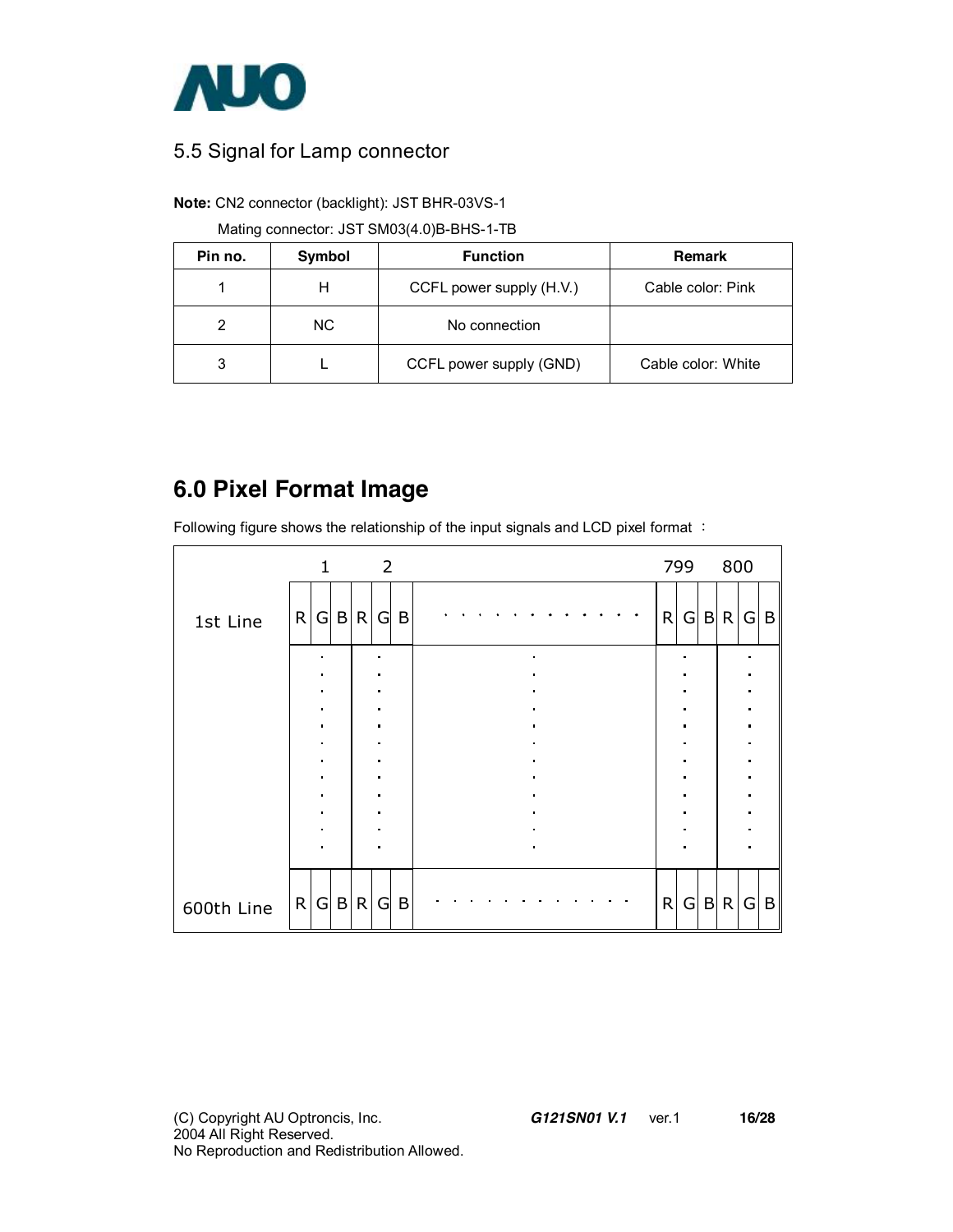

## 6.1 Scanning Direction

Following picture figures shows the image seen from the front view. The arrow indicate the direction of scan.



Fig. 1 Normal scan (Pin19= GND/NC) Fig. 2 Reverse scan (Pin19= High)



## **7.0 Parameter guide line for CCFL inverter**

| Parameter                     | Min    | Typ | Max  | Units             | Condition         |
|-------------------------------|--------|-----|------|-------------------|-------------------|
| White Luminance               | 160    | 200 |      | Cd/m <sup>2</sup> | At 6mA ICFL       |
| CCFL current (ICFL)           | 3      | 6   | 7    | mArms             | Note <sub>1</sub> |
| CCFL Frequency (FCFL)         | 40     | 55  | 85   | <b>KHz</b>        | Note4             |
| CCFL Ignition Voltage (Vs)    |        |     | 970  | Vrms              | Note1             |
|                               | ۰      |     | 1270 |                   | Note <sub>3</sub> |
| CFL Voltage (Reference)       | 595    | 530 | 499  | Vrms              | Note1             |
| (VCFL)                        |        |     |      |                   |                   |
| <b>CCFL Power consumption</b> | 3.6    | 6.4 | 7.0  | W                 | Note <sub>2</sub> |
| (PCFL)                        |        |     |      |                   |                   |
| Lamp Life Time                | 50,000 |     |      | Hr                | Note 1, 5         |

**Note1**: T=25℃

**Note2**: Inverter should be designed with the characteristic of lamp. When you are designing the inverter, the output voltage of the inverter should comply with the following conditions.

(1) The area under the positive and negative cycles of the waveform of the lamp current and

lamp voltage should be area symmetric (the symmetric ratio should be larger than 90%).

(2) There should not be any spikes in the waveform.

(3) The waveform should be sine wave as possible.

(4) Lamp current should not exceed the maximum value within the operating temperature (It is

(C) Copyright AU Optroncis, Inc.*G121SN01 V.1*ver.1 **17/28** 

2004 All Right Reserved.

No Reproduction and Redistribution Allowed.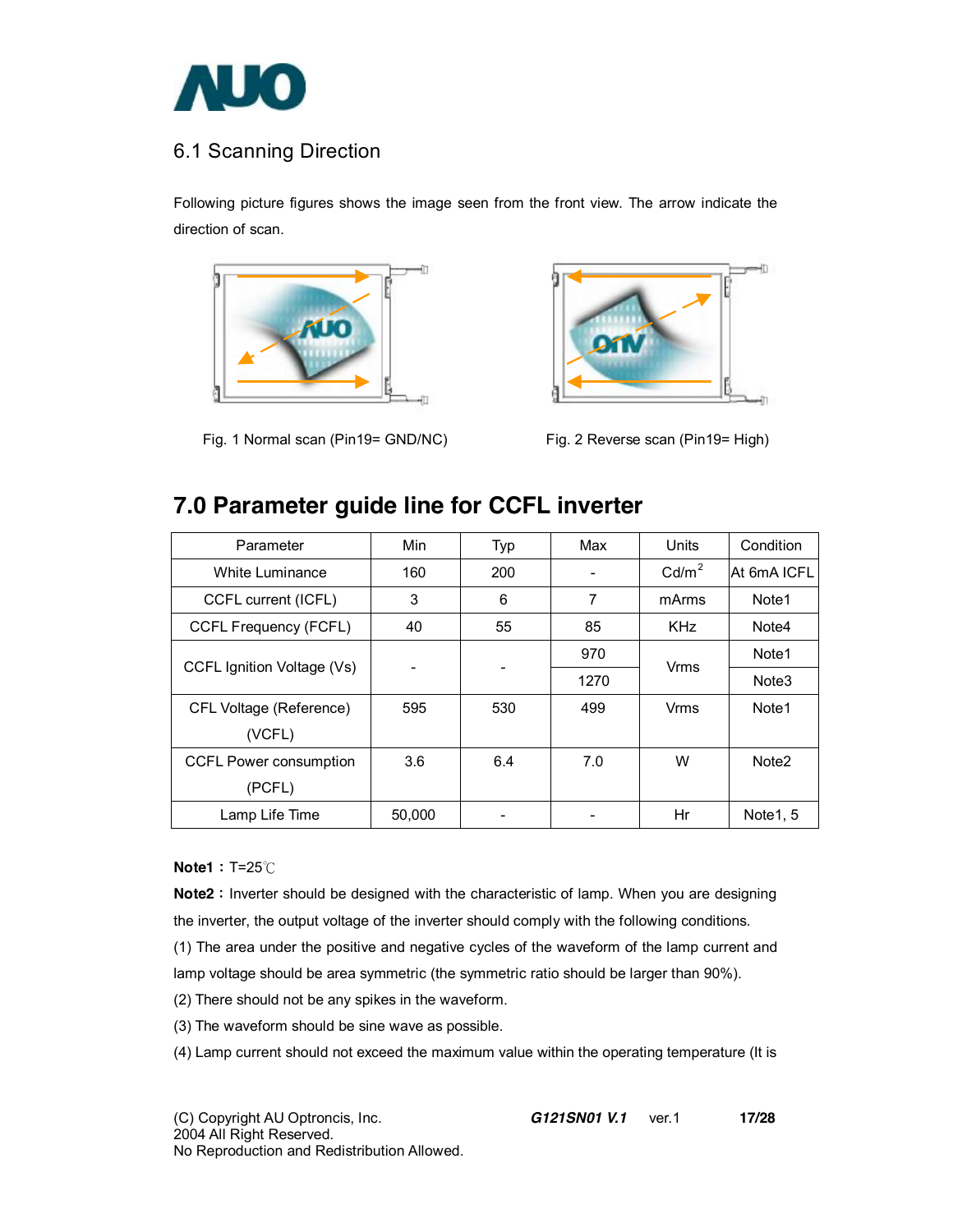

prohibited to over the maximum lamp current even if operated in the non-guaranteed temperature). When lamp current is over the maximum value for a long time, it may cause fire. Therefore, it is recommend that the inverter should have the current limit circuit.

**Note3**: The inverter open voltage should be designed larger than the lamp starting voltage at  $T = 0^{\circ}$ C, otherwise backlight may be blinking for a moment after turning on or not be able to turn on. The open voltage should be measured after ballast capacitor. If an inverter has shutdown function it should keep its open voltage for longer than 1 second even if lamp connector is open.

**Note4**: Lamp frequency may produce interference with horizontal synchronous frequency and this may cause line flow on the display. Therefore lamp frequency shall be detached from the horizontal synchronous frequency and its harmonics as far as possible in order to avoid interference.

**Note5**: Brightness (ICFL=6mA) to be decreased to the 50% of the initial value.

## **8.0 Interface Timings**

Basically, interface timing should match the VESA 800x600 /60Hz(VG901101) manufacturing guide line timing.

### 8.1 Timing Characteristics

|  | (a) DE mode |
|--|-------------|
|  |             |

| Item                | Symbol | Min. | Typ. | Max. | Unit       | <b>Remark</b> |
|---------------------|--------|------|------|------|------------|---------------|
| Clock frequency     | Fck    | 30   | 40   | 50   | <b>MHz</b> |               |
| Horizontal blanking | Thb1   | 160  | 256  | 260  | Clk        |               |
| Vertical blanking   | Tvb1   | 28   | 28   | 28   | Th         |               |

#### (b) HV mode

| Item                     | Symbol | Min. | Typ. | Max. | Unit       | <b>Remark</b> |
|--------------------------|--------|------|------|------|------------|---------------|
| Clock frequency          | Fck    | 30   | 40   | 50   | <b>MHz</b> |               |
| Hsync period             | Th     | 960  | 1056 | 1060 | <b>CIK</b> |               |
| Hsync active             | Thsd   |      | 800  |      | <b>Clk</b> |               |
| Hsync front porch        | Thf    | 114  | 210  | 214  | <b>Clk</b> |               |
| Hsync pulse width + back | Thw +  | 46   | 46   | 46   | <b>CIK</b> |               |
| porch                    | Thb    |      |      |      |            |               |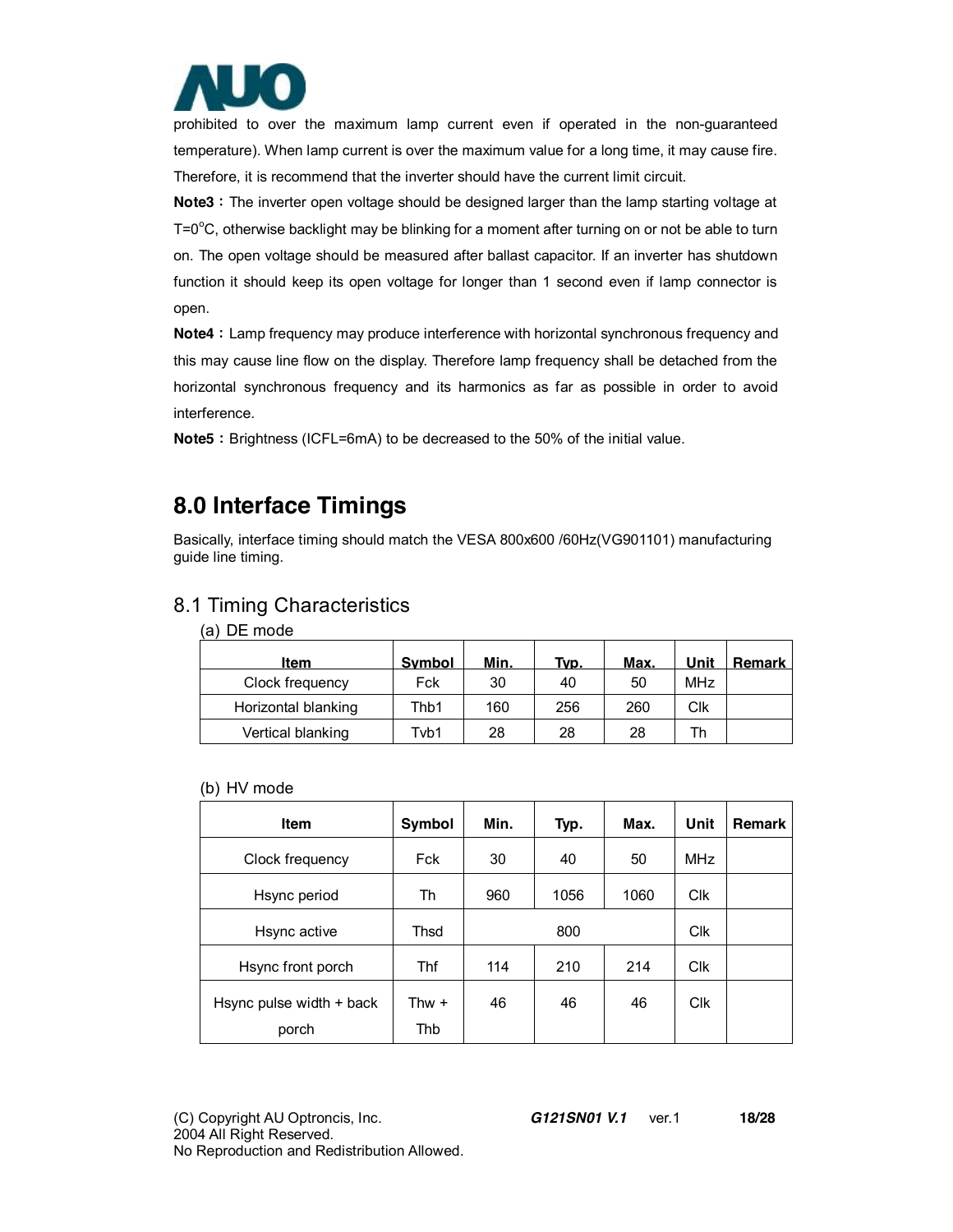

| Hsync blanking           | Thb1    | 160 | 256 | 260 | <b>C<sub>IK</sub></b> |  |
|--------------------------|---------|-----|-----|-----|-----------------------|--|
| Vsync period             | Tv      | 628 | 628 | 628 | Th                    |  |
| Vsync active             | Tvsd    |     | Th  |     |                       |  |
| Vsync front porch        | Tvf     | 1   | 1   | 1   | Th                    |  |
| Vsync pulse width + back | Tvw $+$ | 27  | 27  | 27  | Th                    |  |
| porch                    | Tvb     |     |     |     |                       |  |
| Hsync/Vsync phase shift  | Ths     |     | 2   |     | Th                    |  |

| Item                     | Symbol | Value | Unit       | <b>Description</b>                                                                                 |
|--------------------------|--------|-------|------------|----------------------------------------------------------------------------------------------------|
| Horizontal display start | The    | 46    | <b>CIK</b> | After falling edge of Hsync, counting<br>218clk, then getting valid data from<br>219th clk's data. |
| Vertical display start   | Tve    | 1     | Th         | After falling edge of Vsync, counting<br>25th, then getting 26th Th's data.                        |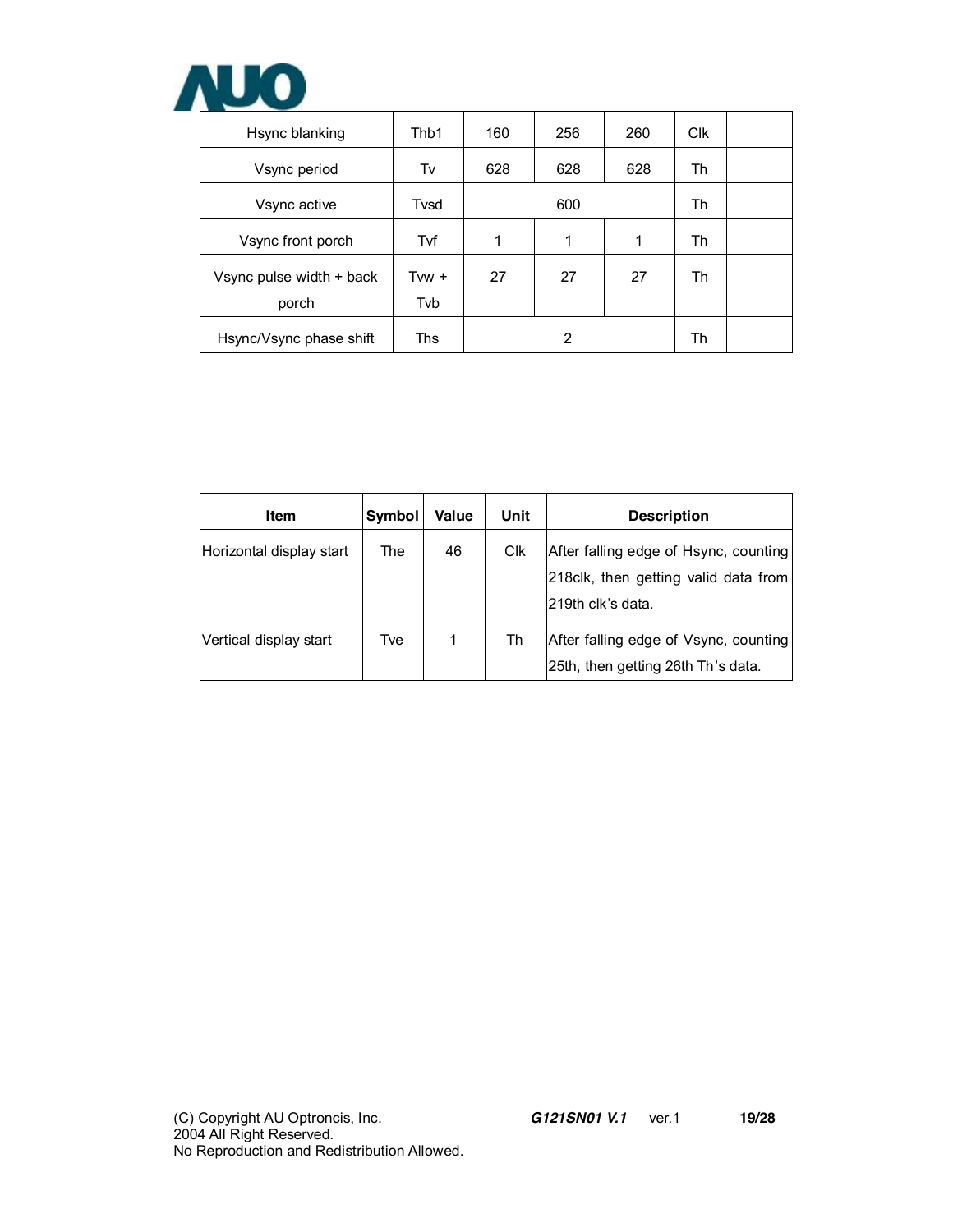

## 8.2 Timing Definition





(C) Copyright AU Optroncis, Inc.*G121SN01 V.1*ver.1 **20/28**  2004 All Right Reserved. No Reproduction and Redistribution Allowed.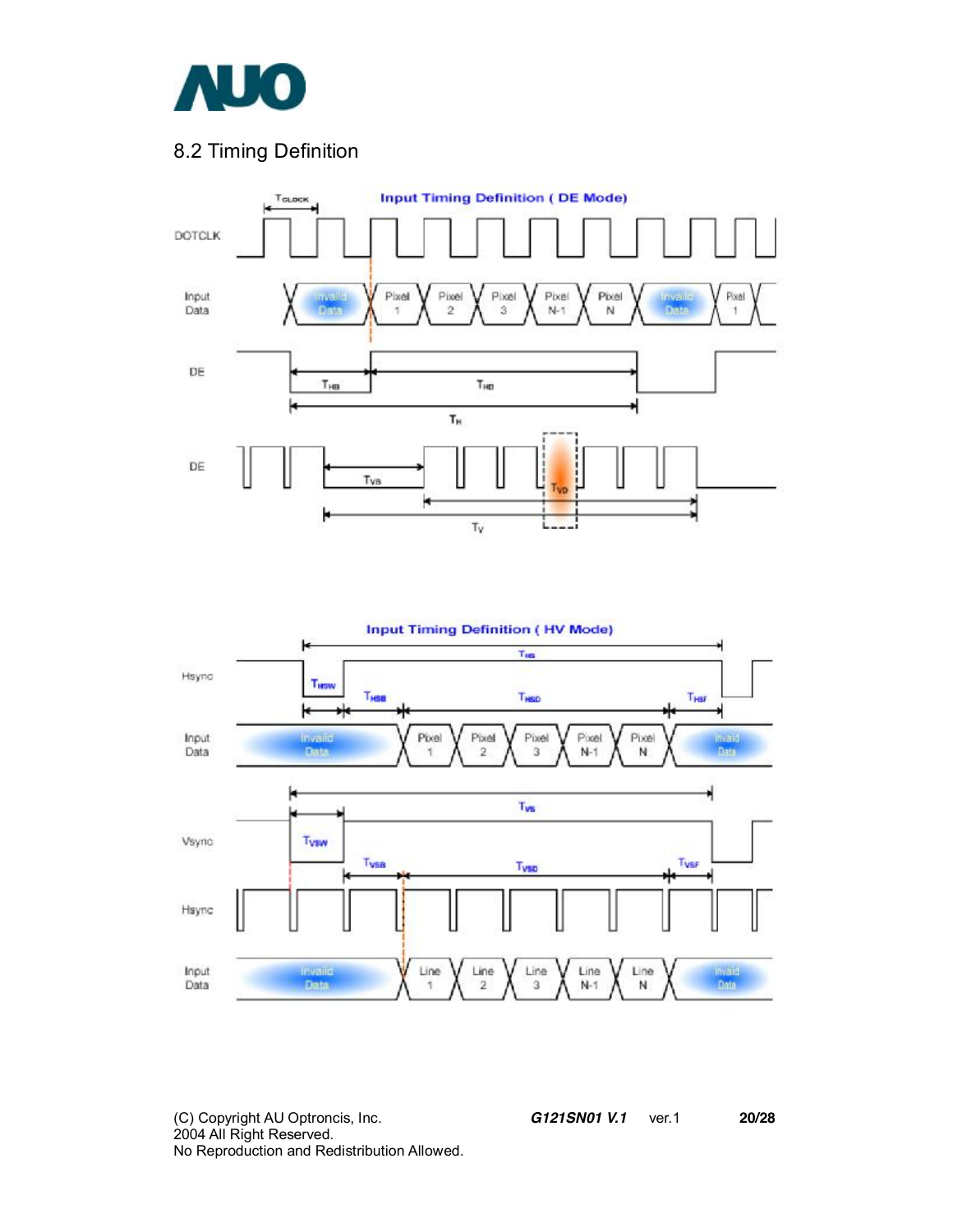

## 8.3 Timing Chart



#### **Vertical Backporch Definition (HV Mode)**

#### **Horizontal Backporch Definition (HV Mode)**

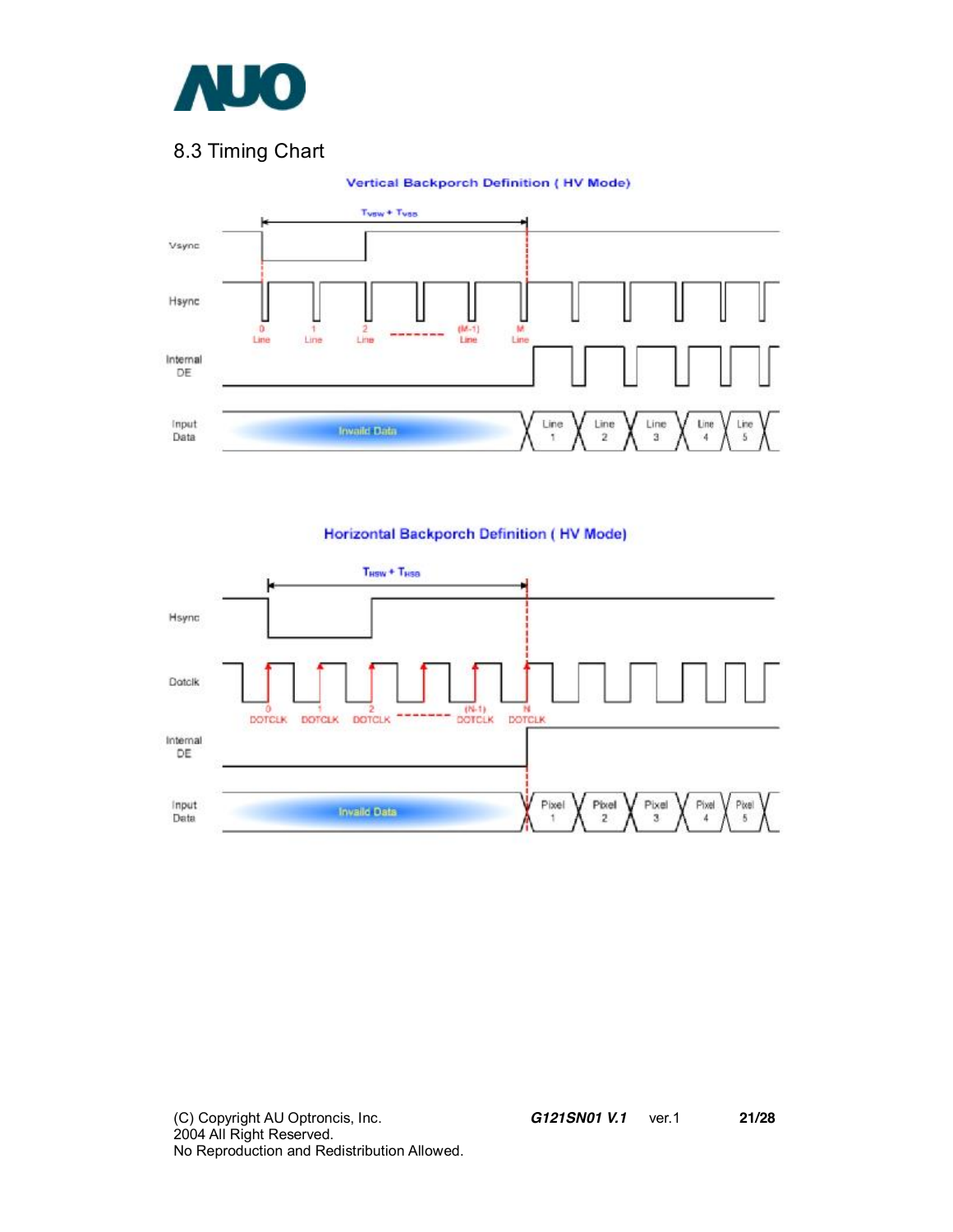

# **9.0 Power Consumption**

Input power specifications are as follows:

| Symbol                       | <b>Parameter</b>                | Min                                              | <b>Typ</b> | <b>Max</b>                                 | <b>Units</b> | <b>Condition</b>      |  |  |  |
|------------------------------|---------------------------------|--------------------------------------------------|------------|--------------------------------------------|--------------|-----------------------|--|--|--|
| Module                       |                                 |                                                  |            |                                            |              |                       |  |  |  |
| <b>VDD</b>                   | Logic/LCD Drive Voltage         | 3.0                                              | 3.3        | 3.6                                        | $\vee$       | Load Capacitance 20uF |  |  |  |
| <b>PDD</b>                   | <b>VDD Power</b>                |                                                  | 1.4        | -                                          | W            | All Black Pattern     |  |  |  |
| PDD Max                      | <b>VDD Power max</b>            |                                                  | 1.56       | -                                          | W            | Max Pattern Note      |  |  |  |
| <b>IDD</b>                   | <b>IDD Current</b>              |                                                  | 424        |                                            | mArms        | 64 Grayscale Pattern  |  |  |  |
|                              |                                 |                                                  |            |                                            |              | Note 1                |  |  |  |
| <b>IDD Max</b>               | <b>IDD Current max</b>          |                                                  | 473        | $\blacksquare$                             | mArms        | Vertical stripe line  |  |  |  |
|                              |                                 |                                                  |            |                                            |              | Pattern Note 2        |  |  |  |
| $V_{RP}$                     | Power Ripple Voltage            |                                                  | 100        |                                            | mVp-p        |                       |  |  |  |
| $\mathsf{I}_{\mathsf{RUSH}}$ | Inrush Current                  |                                                  | 1500       |                                            | mApeak       |                       |  |  |  |
| Lamp                         |                                 |                                                  |            |                                            |              |                       |  |  |  |
| <b>ICFL</b>                  | <b>CCFL current</b>             | 3                                                | 6          | $\overline{7}$                             | mArms        |                       |  |  |  |
| <b>VCFL</b>                  | <b>CCFL Voltage (Referance)</b> | 595                                              | 530        | 499-                                       | V            | Ta=25℃                |  |  |  |
| <b>PCFL</b>                  | <b>CCFL Power consumption</b>   | 3.6                                              | 6.4        | $7.0 -$                                    | W            |                       |  |  |  |
|                              | <b>Total Power consumptio</b>   |                                                  |            | 7.8 Watt (w/o Inverter, All black pattern) |              |                       |  |  |  |
|                              |                                 | @LCM circuit 1.4 W (typ.), B/L input 6.4W (typ.) |            |                                            |              |                       |  |  |  |

**Note 1:** Effective value (mArms) at V<sub>cc</sub> = 3.3 V/25℃.







(C) Copyright AU Optroncis, Inc.*G121SN01 V.1*ver.1 **22/28**  2004 All Right Reserved. No Reproduction and Redistribution Allowed.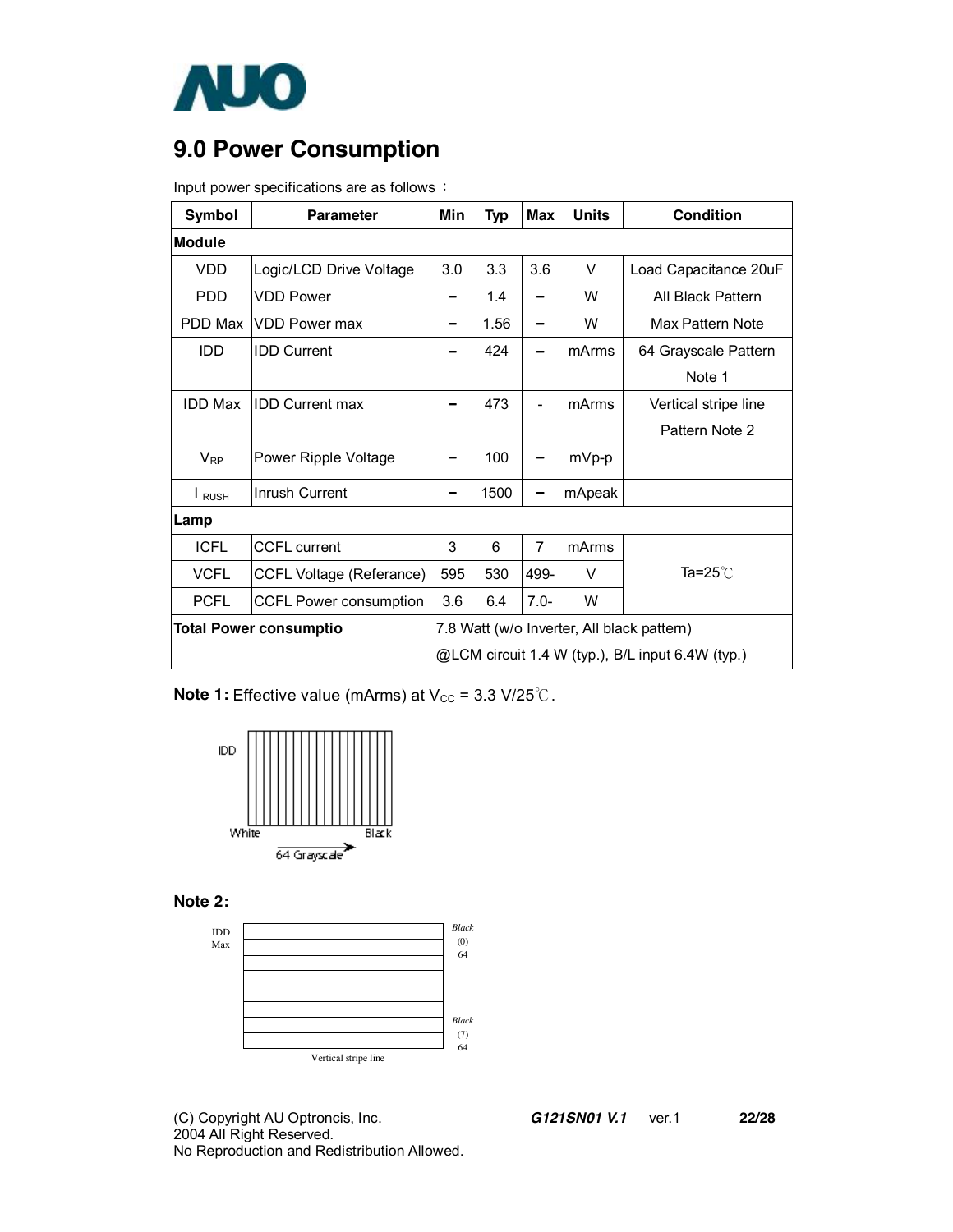

# **10.0 Power ON/OFF Sequence**



VDD power and lamp on/off sequence is as follows.

Interface signals are also shown in the chart.

Signals from any system shall be Hi-Z state or low level when VDD is off.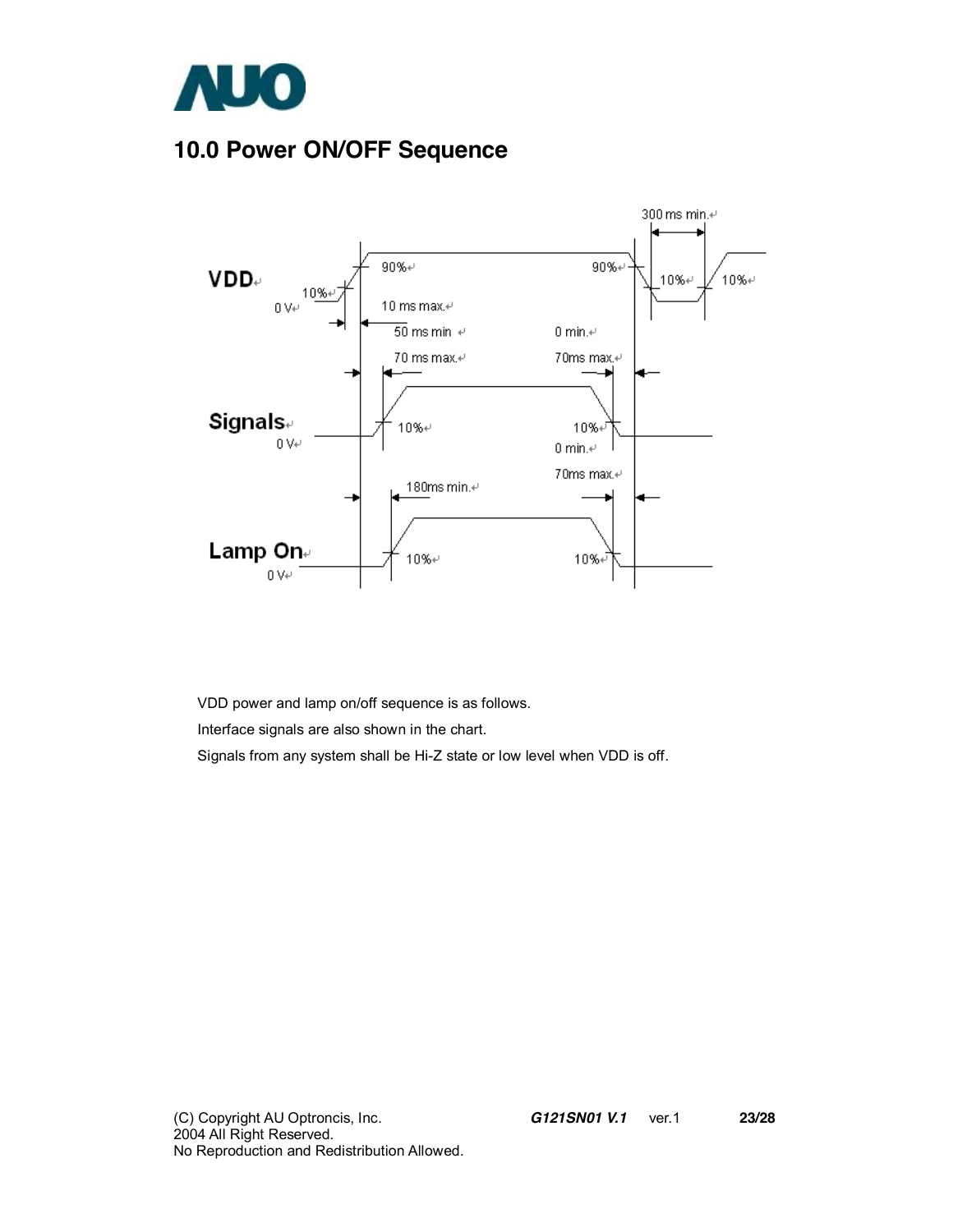

# **11.0 Reliability / Safety Requirement**

### 11.1 Reliability Test Conditions

| <b>Test tem</b>                               | <b>Test Condition</b>                                                                                               | <b>Remark</b> |
|-----------------------------------------------|---------------------------------------------------------------------------------------------------------------------|---------------|
| High temperature storage                      | 70℃, 240Hrs                                                                                                         | Note 1, 2, 3  |
| Low temperature storage                       | $-30^{\circ}$ C , 240Hrs                                                                                            | Note 1, 2, 3  |
| High temperature & high<br>humidity operation | 40℃, 90%RH, 240Hrs<br>(No condensation)                                                                             | Note 1, 2, 3  |
| High temperature operation                    | 65℃, 240Hrs                                                                                                         | Note 1, 2, 3  |
| Low temperature operation                     | $-10^{\circ}$ C, 240Hrs                                                                                             | Note 1, 2, 3  |
| Electrostatic discharge<br>(non-operation)    | 150 pF, 150 $\Omega$ , 10kV, 1 second, 9 position on the<br>panel, 10 times each place                              | Note 3        |
| Vibration<br>(non-operation)                  | 1.5G, $10H_z \sim 200H_z \sim 10H_z$<br>30 minutes for each Axis (X, Y, Z)                                          | Note 1, 2, 3  |
| <b>Mechanical shock</b><br>(non-operation)    | 50G/11ms, ±X, ±Y, ±Z, half-Sin, one time                                                                            | Note 1, 2, 3  |
| Thermal shock<br>(non-operation)              | 1. -20℃±3℃30minutes<br>60℃±3℃30minutes<br>2.<br>100 cycles<br>3.<br>Temperature transition time within 5<br>minutes | Note 1, 2, 3  |

**Note 1**: Evaluation should be tested after storage at room temperature for one hour.

**Note 2**: There should be no change which might affect the practical display function when the display quality test is conducted under normal operating condition.

**Note 3**: Judgement: 1. Function OK 2. No serious image quality degradation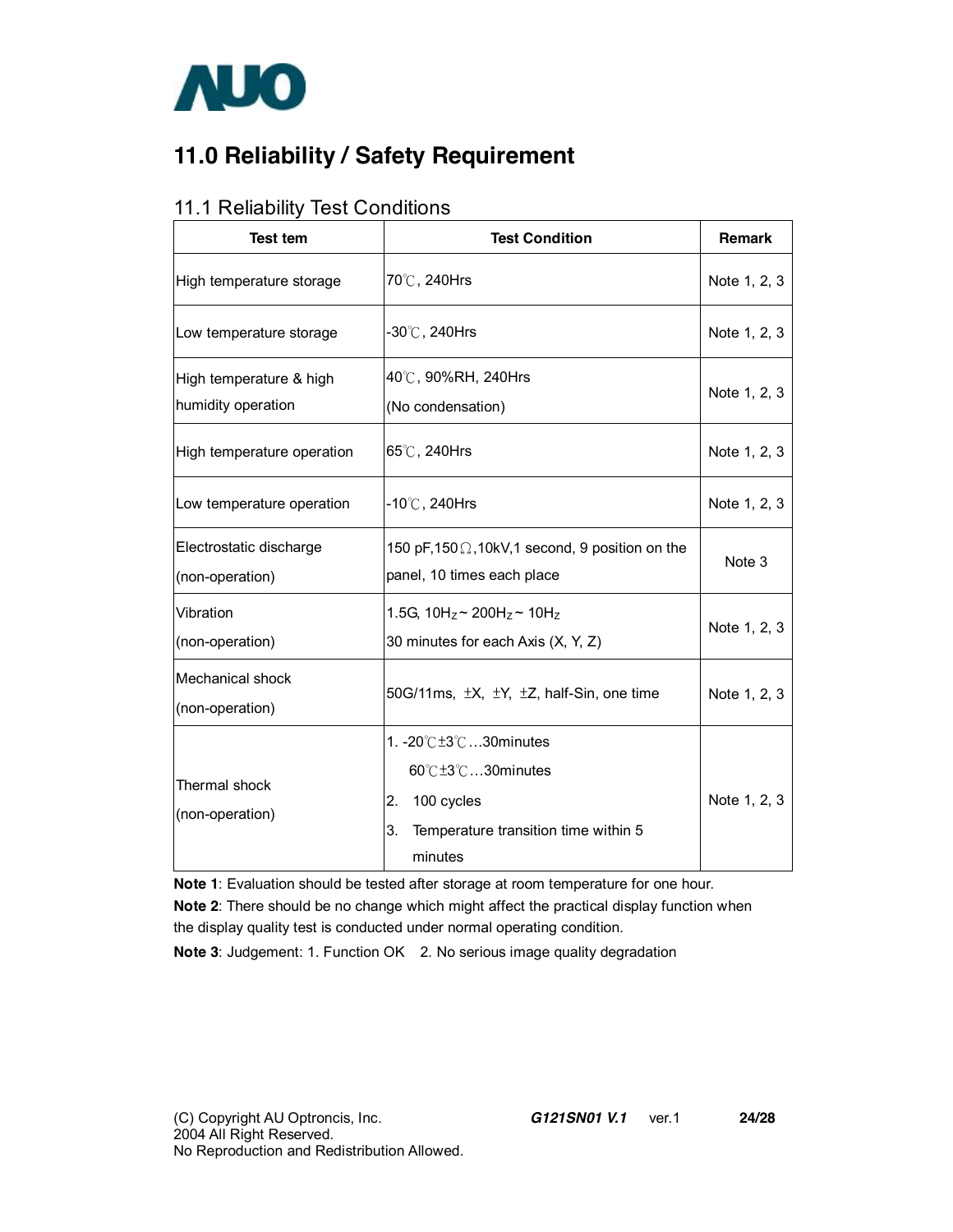

11.2 Safety

**UL** 

11.3 Green



**Lead (Pb) free & RoHs in Taiwan and in Europe**

# **12.0 Packing Dimension:**

- 1. Max. Capacity: 20pcs LCD Modules / per carton
- 2. Max. Weight: 17 kg / per carton
- 3. The outside dimension of carton is 576(L) mm x 326(L) mm x 420(H) mm

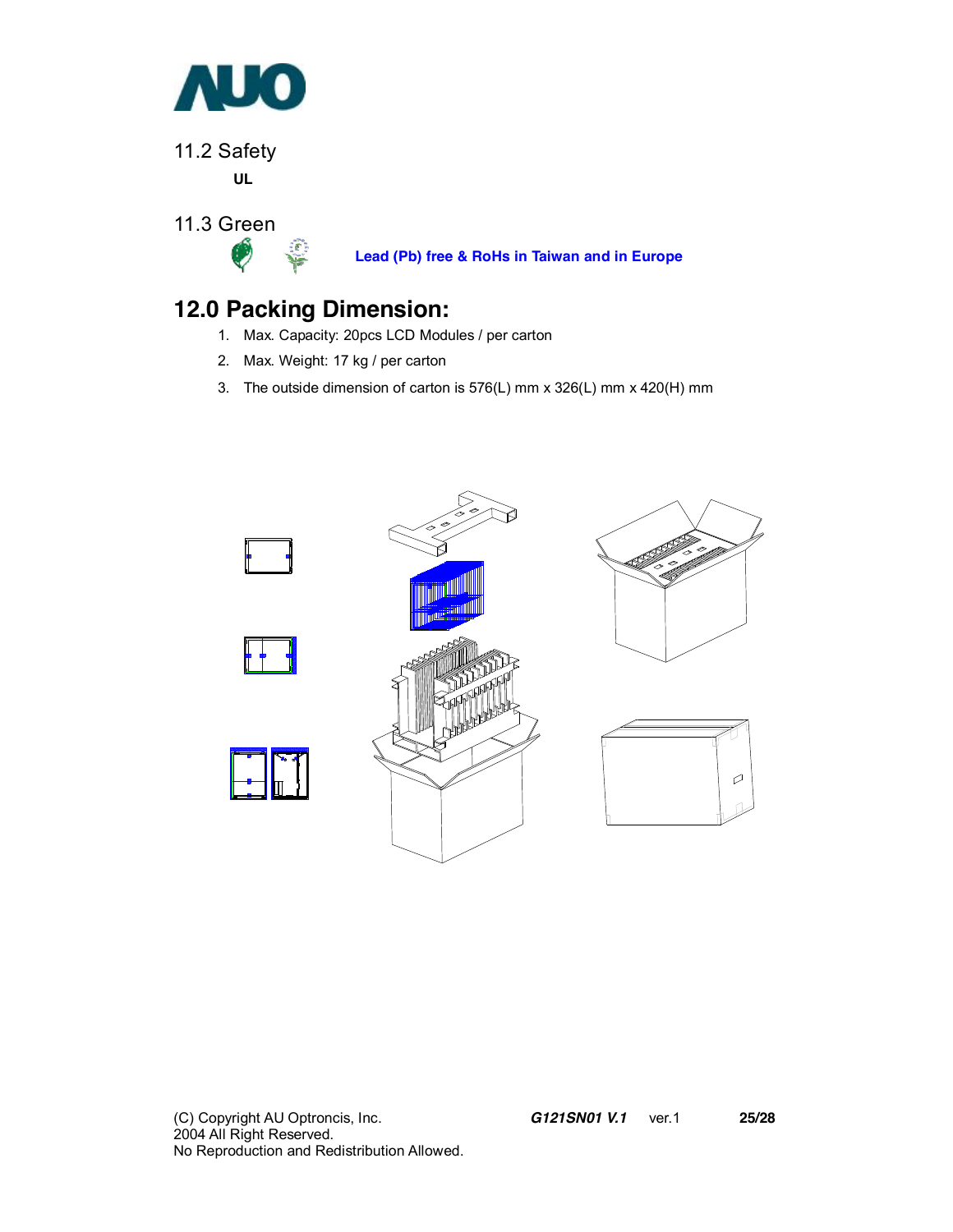

## **13.0 Mechanical Characteristics**

13.1 LCM Outline dimension (Front View)



(C) Copyright AU Optroncis, Inc.*G121SN01 V.1*ver.1 **26/28**  2004 All Right Reserved. No Reproduction and Redistribution Allowed.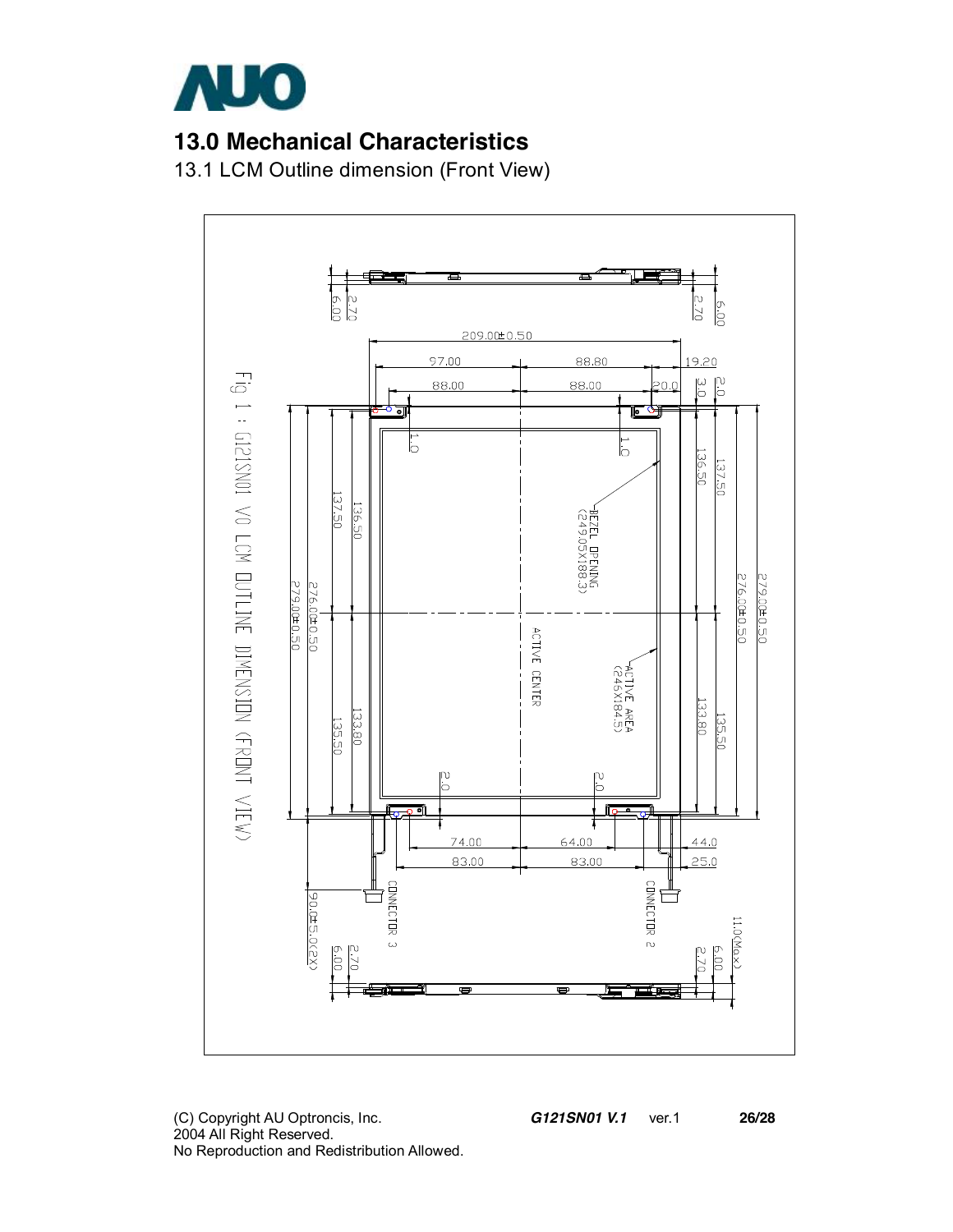